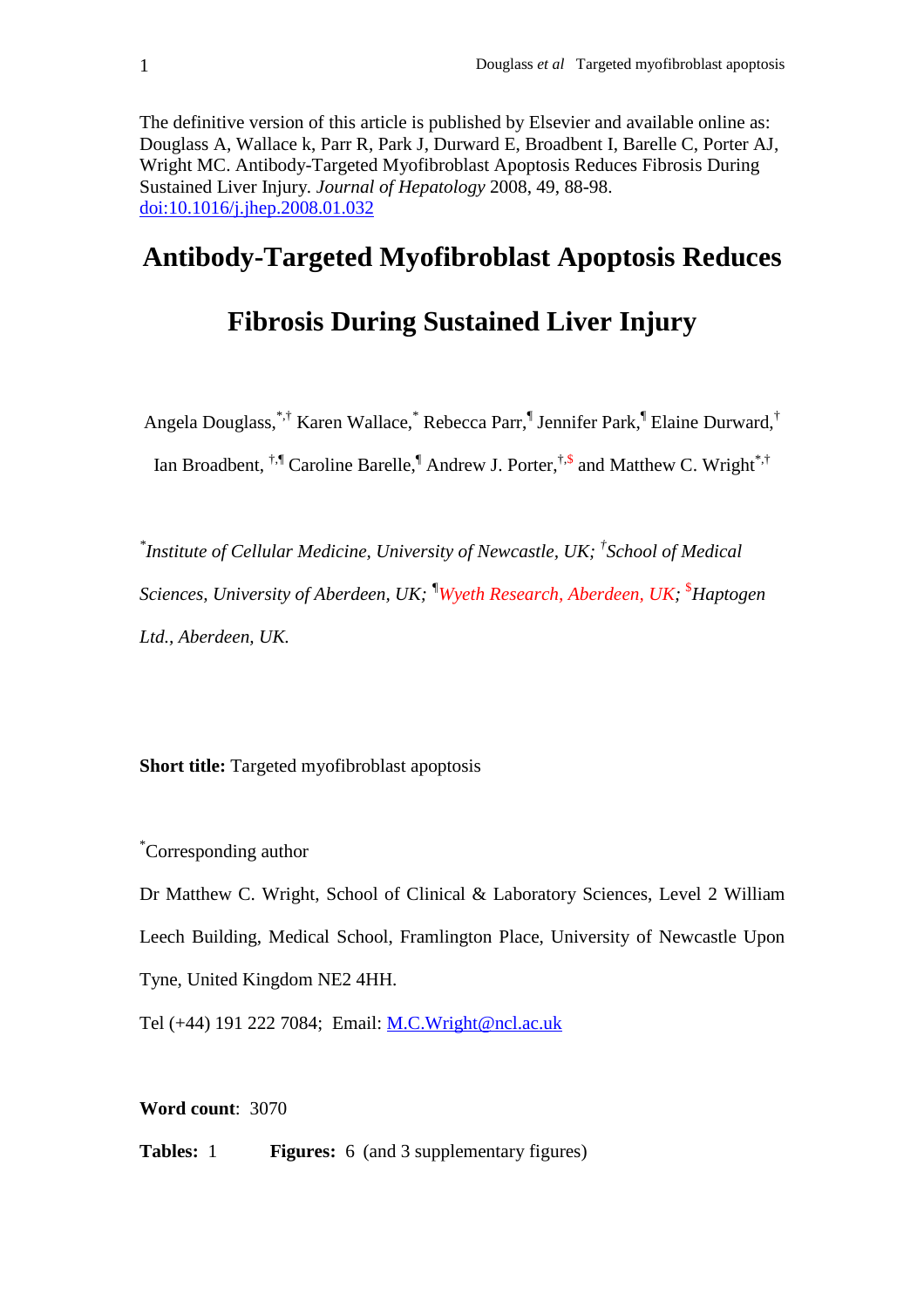*Background /Aims***: Myofibroblast apoptosis promotes the resolution of liver fibrosis. However, retaining macrophages may enhance reversal. The effects of specifically stimulating myofibroblast apoptosis** *in vivo* **was assessed.** *Methods***: An antibody (C1-3) to an extracellular domain of a myofibroblast membrane protein was injected as a fluorescent- or gliotoxin-conjugate into mice with liver fibrosis.** *Results:* **C1-3 specifically targeted** α**-smooth muscle actin positive liver myofibroblasts within scar regions of the liver** *in vivo* **and did not co-localise with liver monocytes/macrophages. Injection of free gliotoxin stimulated a two-fold increase in non-parenchymal cell apoptosis and depleted liver myofibroblasts by 30% and monocytes/macrophages by 50% but had no effect on fibrosis severity in the sustained injury model employed. In contrast, C1-3-targeted gliotoxin stimulated a five-fold increase in non-parenchymal cell apoptosis, depleted liver myofibroblasts by 60%, did not affect the number of monocytes/macrophages and significantly reduced fibrosis severity. Fibrosis reduction was associated with increased metalloproteinase-13 levels.** *Conclusions:* **These data demonstrate that specific targeting of liver myofibroblast apoptosis is the most effective anti-fibrogenic therapy, supporting a role for liver monocytes and/or macrophages in the promotion of liver fibrosis reduction.** 

**Abstract word count**: 181 **Keywords**: C1-3, drug targeting, gliotoxin, stellate, scAb, MMP-13.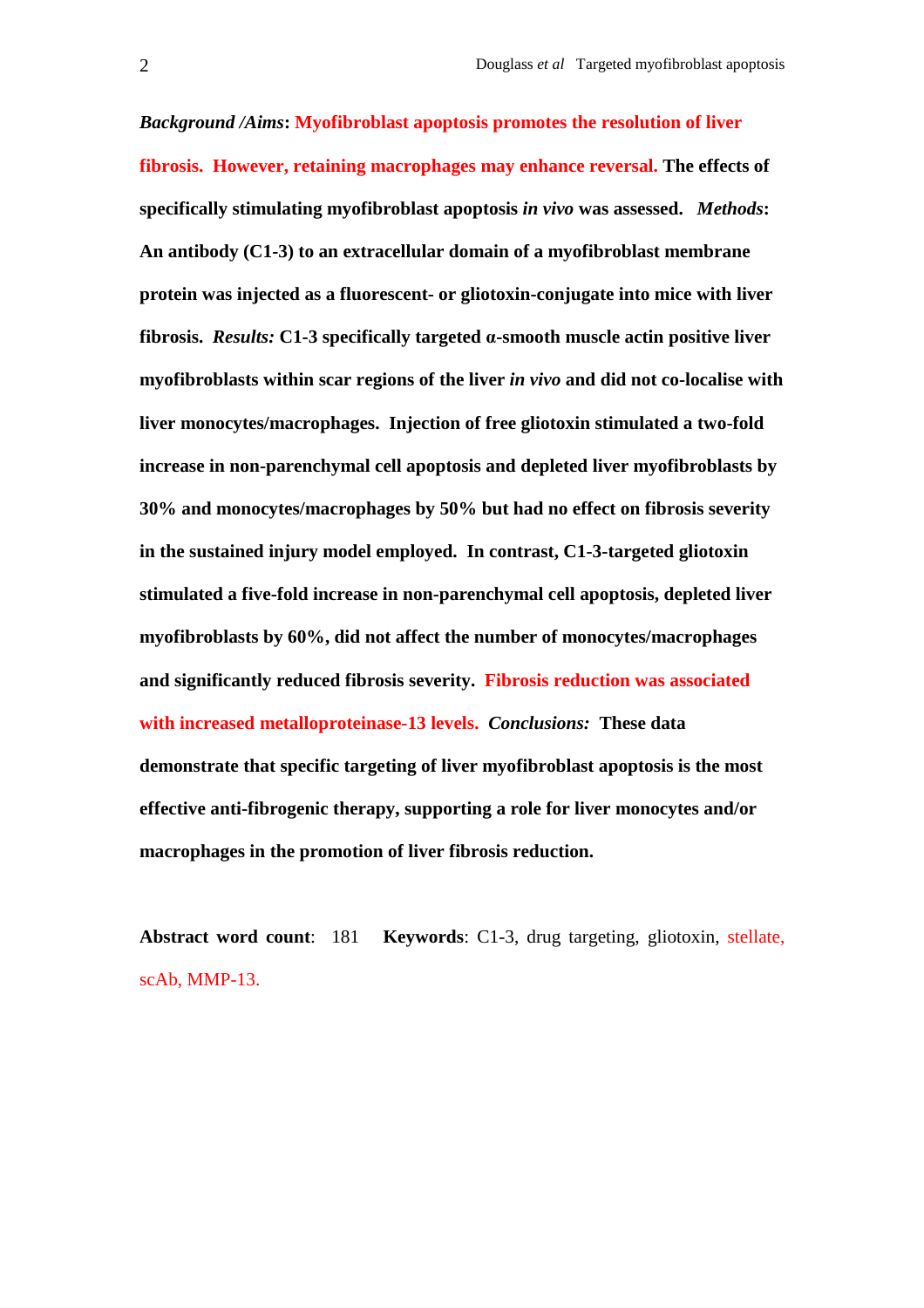#### **1. Introduction**

Liver fibrosis is a common outcome in patients with chronic liver damage of any cause [1]. It is associated with the activity of liver-resident fibroblasts, derived from the trans-differentiation of hepatic stellate cells (HSCs) to myofibroblast-like cells or the proliferation of portal fibroblasts [1]. The fibrogenic response is a component of the inflammation that occurs in response to hepatocyte necrosis, with liver myofibroblasts likely functioning to re-model the extracellular matrix prior to tissue regeneration [1].

 Most clinical liver disease is associated with chronic liver injuries and excessive inflammation. [1]. Liver myofibroblasts generate scarring within the tissue that ultimately leads to cirrhosis. Under these conditions, the liver is unable to regenerate and the only treatment available at present is liver transplantation [1]. This laboratory [2,3] and others [4-8] have shown that a stimulation of pro-fibrogenic liver myofibroblast apoptosis reduces scarring in recovery animal models of liver fibrosis. These experiments suggest that reductions in the numbers of liver myofibroblasts in a fibrotic liver may be an effective therapeutic approach to chronic liver disease. However, it is now clear that a complex relationship exists between various liver cell types in the diseased liver. The initial switch that triggers a fibrogenic response in liver myofibroblasts has not been unequivocally identified but there is good evidence to suspect that liver-resident macrophages (Kupffer cells) are its (major) source [1]. Further, many of the pro-inflammatory cytokines produced by Kupffer cells promote liver myofibroblast fibrogenic activity, most notably interleukin 6, TNF-α and TGF-β [9-13]. The prominent role of Kupffer cells in fibrogenesis was elegantly demonstrated by Duffield *et al* in which fibrosis was significantly reduced in a mouse model of disease when Kupffer cells were depleted from the liver [14]. Surprisingly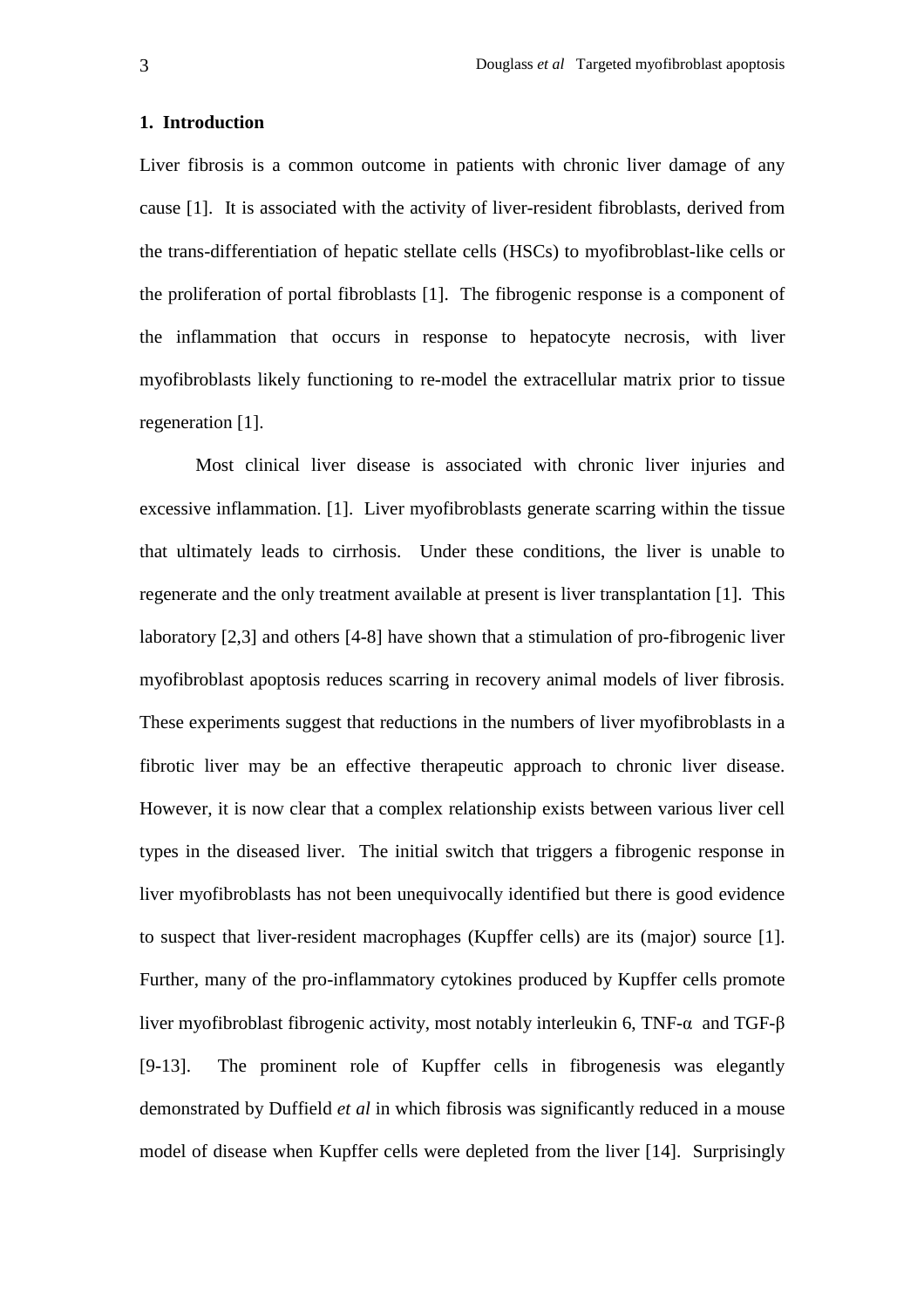however, Kupffer depletion also inhibited the normal reversal of fibrosis that can occur prior to cirrhosis when liver damage was halted [14]. Therefore, an effective anti-fibrotic therapy reliant on the stimulation of apoptosis may likely need to be specifically targeted to liver myofibroblasts for optimum efficacy.

 Synaptophysin is a membrane protein present in a restricted number of cell types such as neural cells. It is thought to function in the release and/or uptake of neurotransmitters [15]. In the liver, synaptophysin expression is reported to be restricted to HSC-derived myofibroblasts (myofibroblasts express a number of genes associated with neural tissue) [14-19]. Synaptophysin's external cellular location and cycling to intracellular location(s) make it a potential site for targeting liver myofibroblasts with therapeutics. Recombinant human monoclonal single chain antibodies (scAbs) were therefore generated to a conserved peptide sequence present in an extracellular domain of synaptophysin [20].

 In this study we show that the C1-3 scAb does not cross the blood brain barrier and targets liver myofibroblasts *in vivo* in a mouse model of liver fibrosis. In addition, gliotoxin - a compound shown to stimulate apoptotic-resistant fibrogenic human HSC apoptosis *in vitro* [37], when chemically conjugated to C1-3, significantly reduced the numbers of liver myofibroblasts present in the fibrotic disease model without affecting Kupffer cell numbers. The effects of the C1-3 gliotoxin conjugate were compared to the effects of free gliotoxin and a control scAbgliotoxin conjugate (CSBD9, a scAb raised to microcystin [21], which should not bind to the surface of liver cells).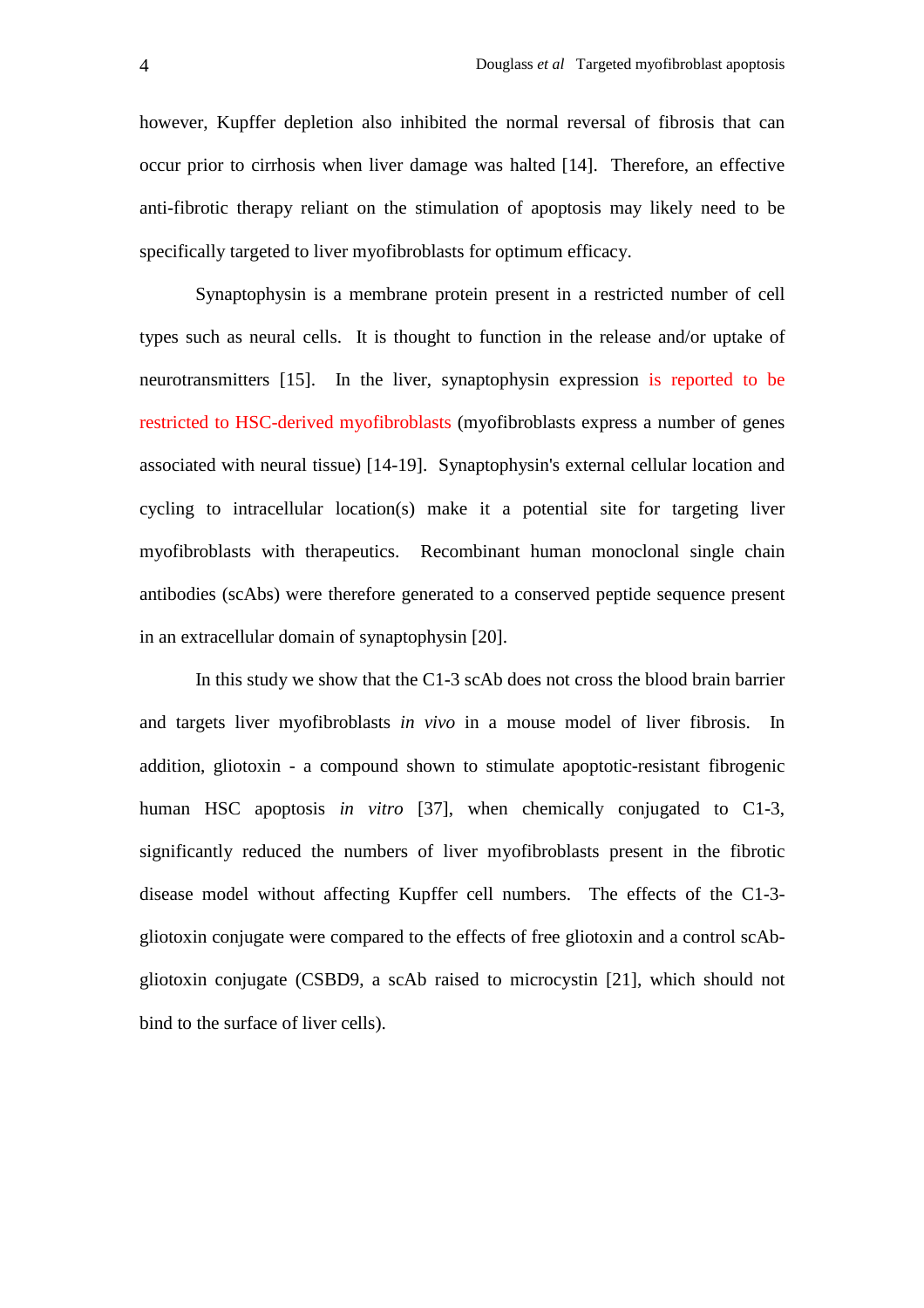#### **2. Materials and methods**

#### *2.1. Recombinant scAb expression and conjugation.*

The polyhistidine tagged recombinant scAbs - C1-3 (to synaptophysin) and CSBD9 (to microcystin-LR [21] and used as a control in these studies) were expressed in *E. coli* and purified by nickel chromatography and gel filtration essentially as previously described [20,21]. Endotoxin was removed from preparations using Q Maxi H columns (Sartorius Vivascience, Epsom, UK) and all preparations were tested  $(< 0.2$  EU/ml) by Lonza Biologics (Slough, UK) prior to use *in vivo*. Purified scAbs were labelled with FITC as previously outlined [20]. Gliotoxin was conjugated to scAbs essentially as outlined  $[22]$  – see also supplementary Fig. 1. Protein conjugates were analysed by an Applied Biosystems Voyager DE-STR-MALDI-TOF mass spectrometer (Aberdeen Proteomics). Gliotoxin conjugation was further confirmed by Western blotting as outlined [23] using an antibody to gliotoxin supplied by Dr Sean Doyle (National University of Ireland, Maynooth, Ireland). ScAb conjugates contained  $< 0.2$  % gliotoxin in its free form (supplementary Fig. 2).

## *2.2 In vitro functional tests of recombinant scAb conjugate activity.*

Antigen binding ELISA with peptide 2 (YPFRLHOVYFDAPSC sequence to which the C1-3 scAb binds) and peptide 1 (ATDPENIIKEMPMC, an unrelated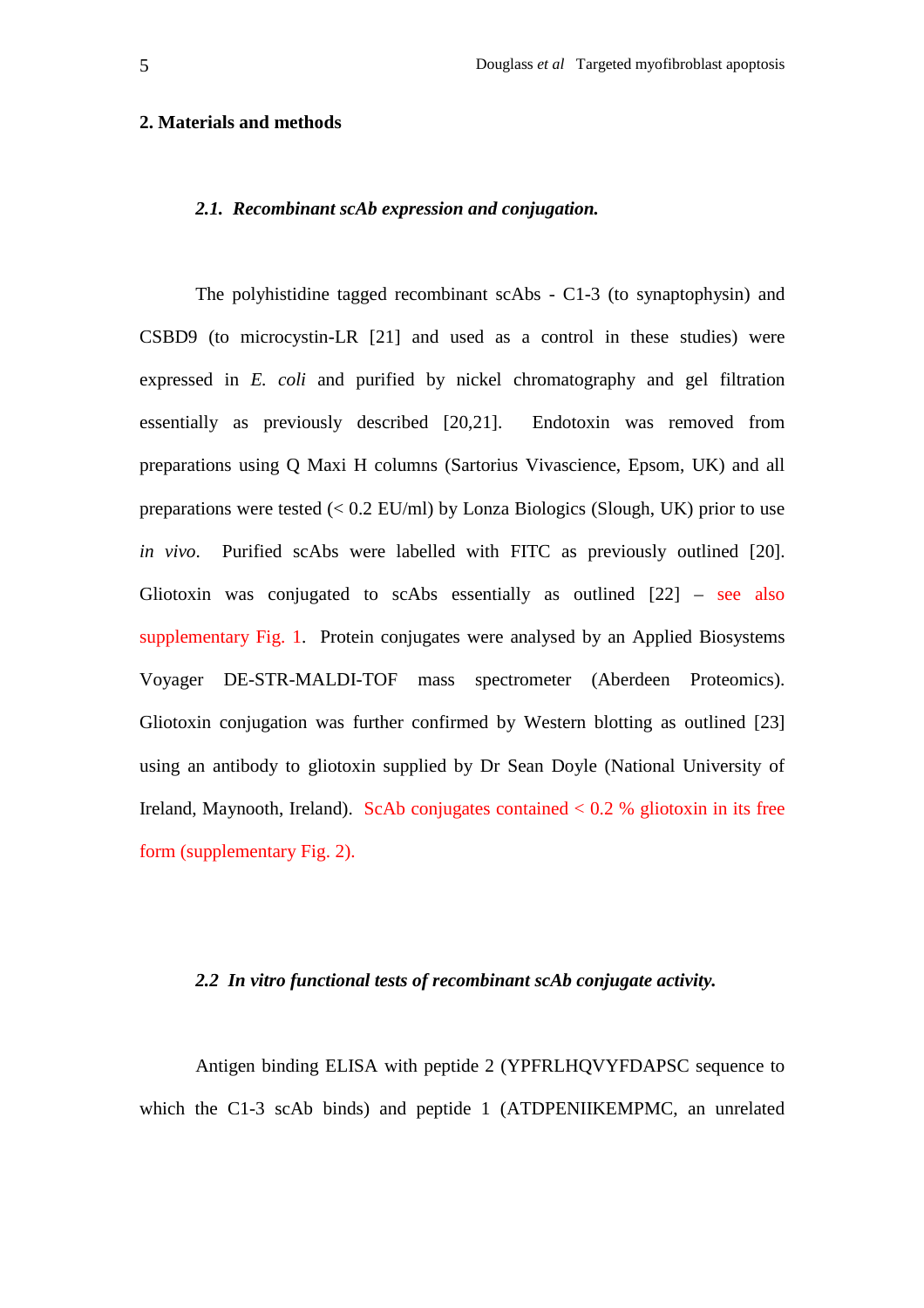sequence also present within synaptophysin) as a control were performed using BSApeptide conjugates as outlined [20].

### *2.3 BIAcore***.**

BSA conjugates with peptides 1 or peptide 2 were covalently immobilised to a CM5 sensor chip (GE Healthcare, Amersham, UK) and scAb binding kinetics determined as outlined [24].

### *2.4 HSC isolation and culture.*

Male adult mice (C57Bl6) were used in all studies and were purchased from Harlan. Mouse HSCs were isolated from mechanically disrupted whole liver as outlined [26] and cultured as described [2,25]. The cells were sub-cultured by trypsin digestion and were used between passages 2 and 4.

## *2.5 Western blotting.*

Western blotting was performed as outlined [26] using HRP-conjugated secondary antibodies and detection with ECL reagent (Amersham) and autoradiography. Goat anti-human Cκ light chain was used to detect C1-3 scAb and was purchased from the Sigma Chemical Co. Poole, UK. Mouse monoclonal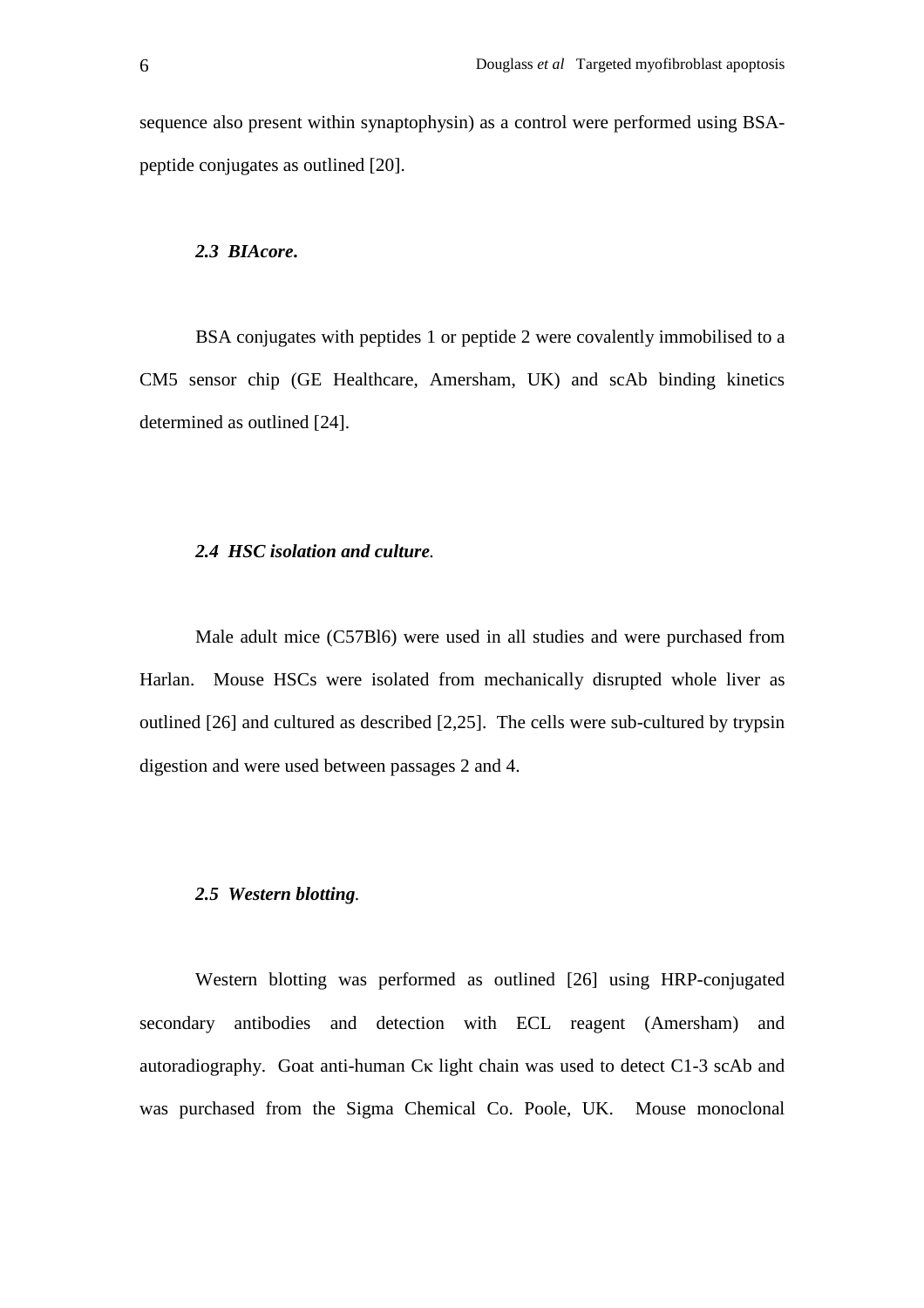antibodies to α-smooth muscle actin and β-actin were from Sigma and Chemicon (Chandlers Ford, UK) respectively.

#### 2.6 *CCl4 in vivo model of liver fibrosis and scAb treatment.*

Mice were administered CCl<sub>4</sub> mixed 1:1 (v/v) with olive oil - 2ml/kg body weight by *i.p* injection - twice weekly for 8 weeks to generate liver fibrosis. Control animals were administered olive oil alone (1ml/kg body weight). Free gliotoxin was administered in DMSO at 60 µg / 100 g body weight (0.5 mg gliotoxin/ml), control animals received DMSO (120 µl / 100g body weight) alone. All scAbs and scAb conjugates were prepared in phosphate buffered saline (PBS 137 mM NaCl, 2.7 mM KCl, 10 mM phosphate pH 7.4) and administered at 2 mg scAb / 100 g body weight (from a 1 mg/ml PBS stock by *i.p.* injection). As scAb conjugates, mice received the equivalent of 60 µg gliotoxin / 100 g body weight. At various timepoints, mice were anaesthetised using isoflurane and blood taken by cardiac puncture. All animals were then killed by cervical dislocation and samples of various tissues snap-frozen in dry ice or fixed in 10 % formalin in PBS. Blood was allowed to clot prior to centrifugation to obtain serum for analyses.

#### 2.*7 Tissue analysis.*

Serum ALT levels, sirius red staining and α-smooth muscle actin immunostaining were performed as previously outlined [2]. The mouse monoclonal α-smooth muscle actin antibody was purchased from Sigma (Poole, UK), and sections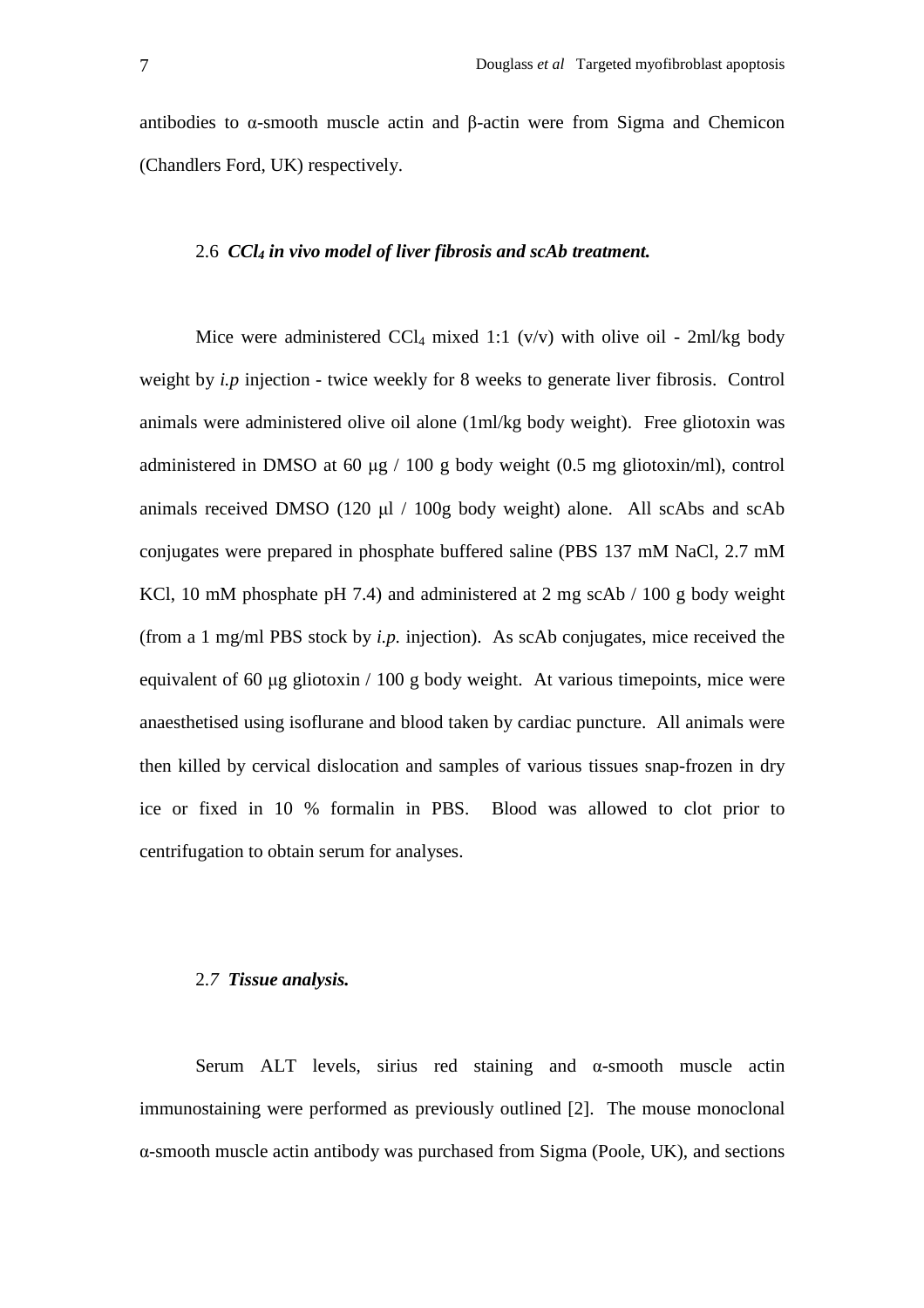then developed using the mouse on mouse Vectastain system (Vector Labs, Peterborough, UK). Immunostaining tissue for C1-3 scAb was undertaken using HRP-conjugated goat anti-human Cκ light chain antibody followed by DAB colour development. Anti-F4/80 (for monocytic and Kupffer cells in formalin fixed tissue) and metalloproteinase-13 (MMP-13) antibodies were purchased from Abcam. Frozen tissue was sectioned at a thickness of 6 µm in O.C.T. embedding compound. In colocalisation studies, sections were further incubated with Alexa Fluor 594-conjugated antibodies (either the anti-α-smooth muscle actin above or mouse anti- ED-1, note anti-ED-1 was more effective than anti-F4/80 in frozen sections). Sections were then DAPI mounted and examined using a UV microscope.

## **3. Results**

**ScAb conjugation does not significantly affect antigen affinity and conjugate activity** *in vitro.*

C1-3 and CSBD9 ScAbs were conjugated with FITC or gliotoxin. Figure 1A demonstrates that the mean molecular weight of the C1-3 scAb after conjugation with gliotoxin increased by an average of 1.5 kDa indicating that on average 3.5 molecules of gliotoxin had been conjugated to the C1-3 scAb protein (see supplementary Figure 1). Similar results were observed with the CSDB9 scAb (data not shown). FITC conjugation generally resulted in the conjugation of 4-5 molecules of fluorescein per molecule of protein (data not shown). Western blotting using an antibody raised to gliotoxin confirmed that gliotoxin had been conjugated to proteins (Figure 1B) and additional analysis confirmed that free gliotoxin did not remain within the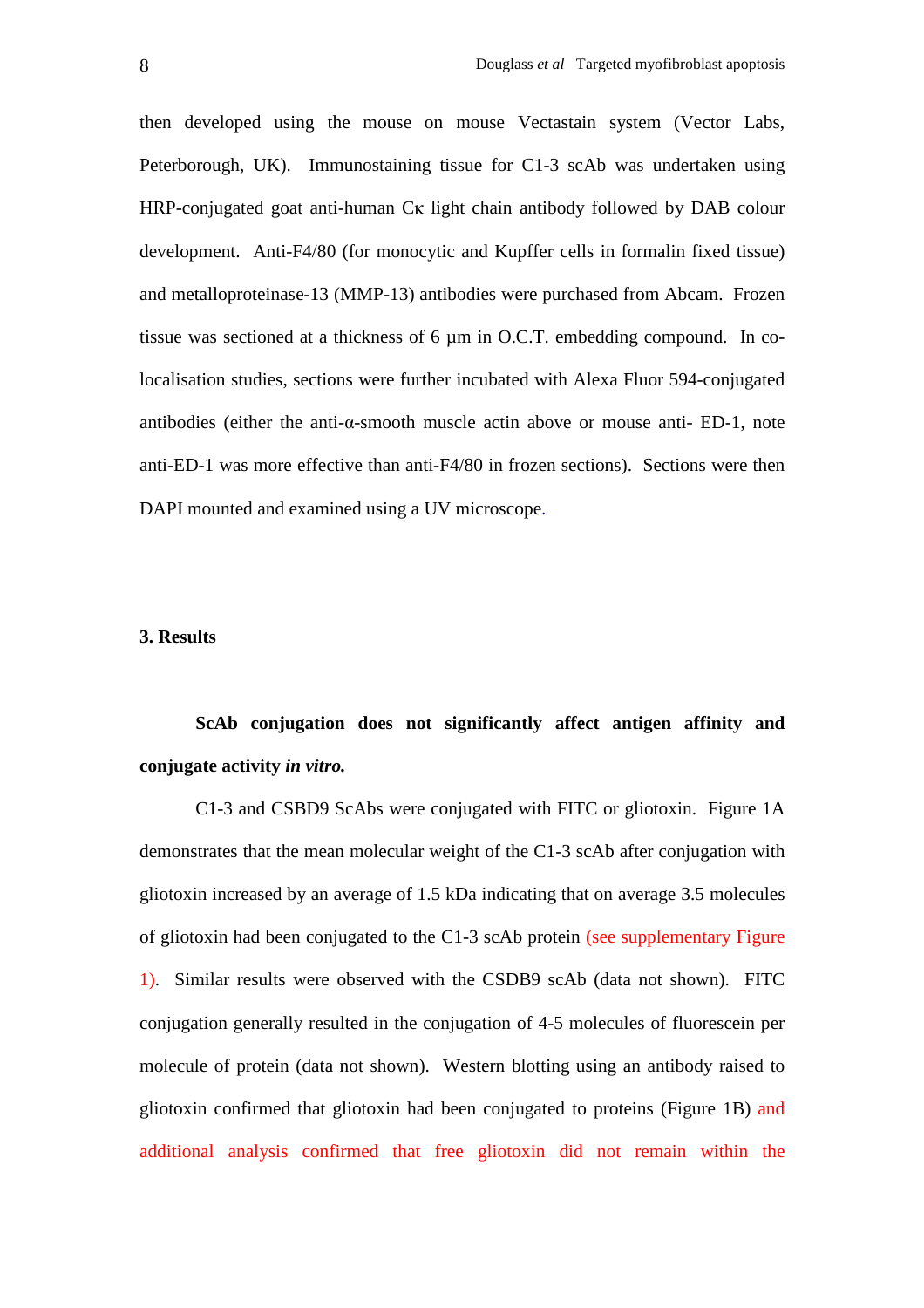preparations – see supplementary Figure 2). Figures 1C and D demonstrate that despite conjugation with gliotoxin or FITC, C1-3 scAb retained its affinity for peptide 2 (the sequence originally used during panning for phage expressing antibody for synaptophysin [20]) with no affinity for peptide 1 or the BSA carrier protein. CSBD9 scAb and its conjugates did not bind to peptide 1 or 2 sequences (Figure 1D) although affinity for its antigen - microcystin – was not affected (Figure 1E). Figure 1F demonstrates that the gliotoxin conjugate retained almost identical kinetics for peptide 2 binding, with C1-3 and C1-3-GT showing  $\langle 10^7 \text{ M} \text{ affinity (Table 1)} \rangle$ .

 The isolation and culture of HSCs on plastic in serum-containing medium results in trans-differentiation to a myofibroblast-like cell with phenotypically similar characteristics to the cells present in fibrotic liver [1]. Figure 2A demonstrates that the expression of the C1-3 scAb antigen was markedly increased in human HSCderived myofibroblasts and was present in the human stellate-like cell line LX-2 [24]. The antigen was also present in mouse myofibroblasts from C57Bl6 mice. C1-3- FITC scAb readily interacted with a surface antigen on mouse myofibroblasts under native conditions (Figure 2B). Confocal microscopy shows that the C1-3 scAb bound to the plasma membrane of cells but also that there was intracellular binding of a lower intensity (Figure 2B). Gliotoxin stimulates a rapid apoptosis of rat and human HSC-derived myofibroblasts [2,23]. Addition of C1-3-GT or free gliotoxin to mouse HSC-derived myofibroblasts *in vitro* resulted in cell death whereas the C1-3 scAb protein alone was not toxic (Figure 2C and 2D). CSBD9 and CSBD9-GT were not toxic to mouse myofibroblasts (Figure 2D) indicating that C1-3-GT-derived gliotoxin uptake was dependent on C1-3 interaction with its antigen. The abilities of C1-3 scAb to interact with its antigen and gliotoxin to stimulate cell death were therefore not lost by their conjugation.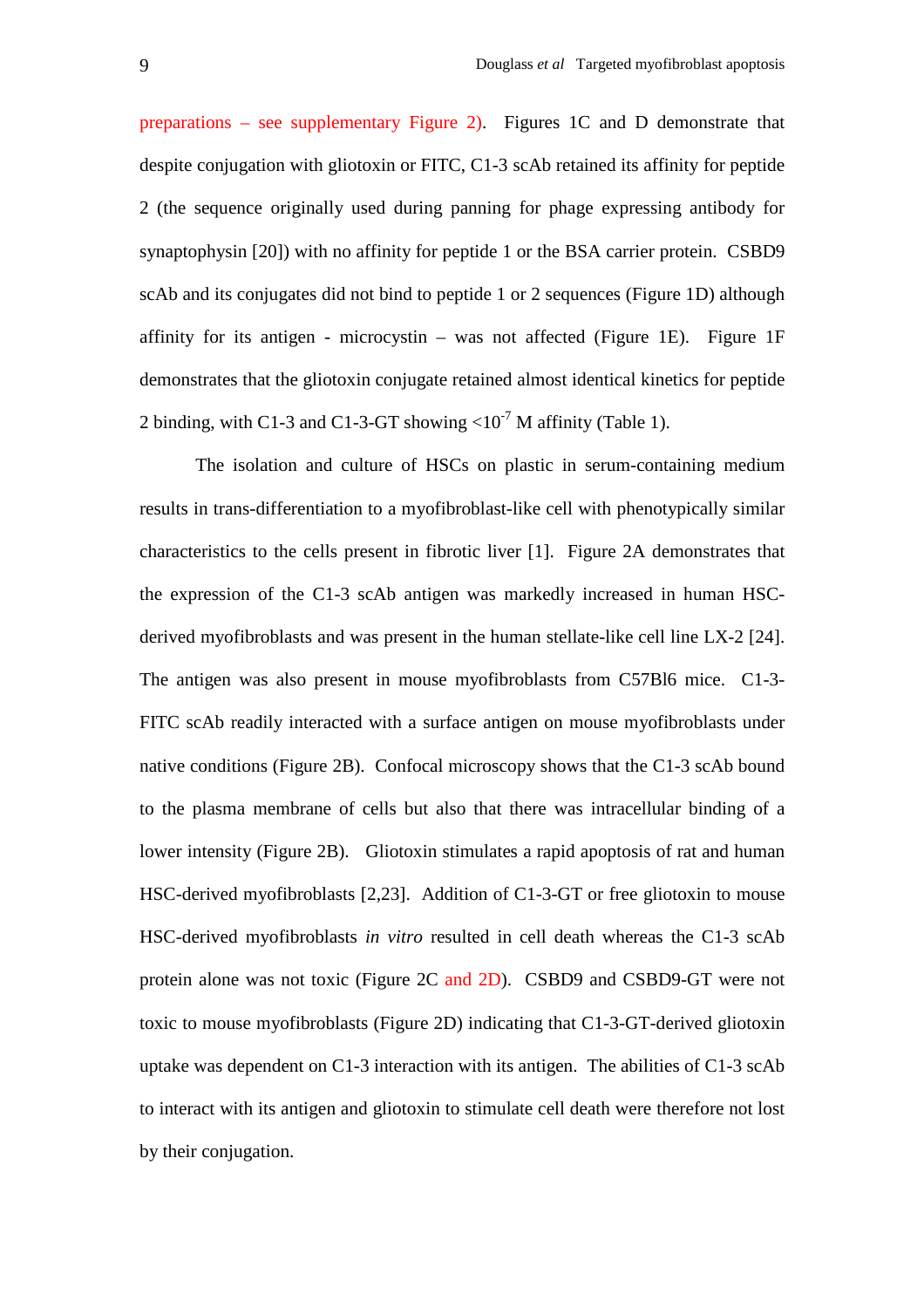#### **The C1-3 scAb targets mouse HSCs** *in vivo***.**

To establish whether the C1-3 scAb is able to target liver myofibroblast *in vivo*, mice were administered CCl<sub>4</sub> for 8 weeks to generate fibrosis (Figure 3A). A comparison of indices of liver damage and fibrosis indicates that animals administered CCl4 had significant liver damage (elevated serum ALT) and liver myofibroblast proliferation, see Figure 3B. Figure 3C shows that C1-3 scAb entered the systemic circulation within 20 minutes of *i.p*. administration and had a half-life of approximately 2 hours. Analyses of tissue homogenates (liver, kidney, brain, skeletal muscle and adipose tissue) indicates that C1-3 scAb was detectable in kidney transiently (at 20 minutes) and for between  $2 - 6$  hours in the liver (Figure 3C). All other tissues were negative for C1-3 at all time points (data not shown). Immunohistochemical examination of tissues with an antibody to the Cκ light chain tag present in the scAb indicates that C1-3 was present in the livers of mice with fibrosis but not control mice (Figure 3D). C1-3 was not detected in any other tissue by this method, including the kidney and brain (Figure 3E). The appearance of C1-3 in kidney extracts may therefore have been due to free scAb within blood that contaminated tissue homogenates to varying degrees. C1-3 scAb targeted cells within the scar of fibrotic livers (Figure 3D) and was not present within the parenchyma. Cell counts for C1-3-positive cells in randomly selected central veins indicate that the number of positive cells increased after administration of scAb to a peak at 6 hours and subsequently fell to a lower but significant level by 24 hours (Figure 3F).

Minimal evidence for C1-3 immunoreactivity was observed in fibrotic liver tissue cut from archived standard formalin-fixed/paraffin-embedded tissue (data not shown), suggesting that the antigenic site for the C1-3 scAb is destroyed by formalin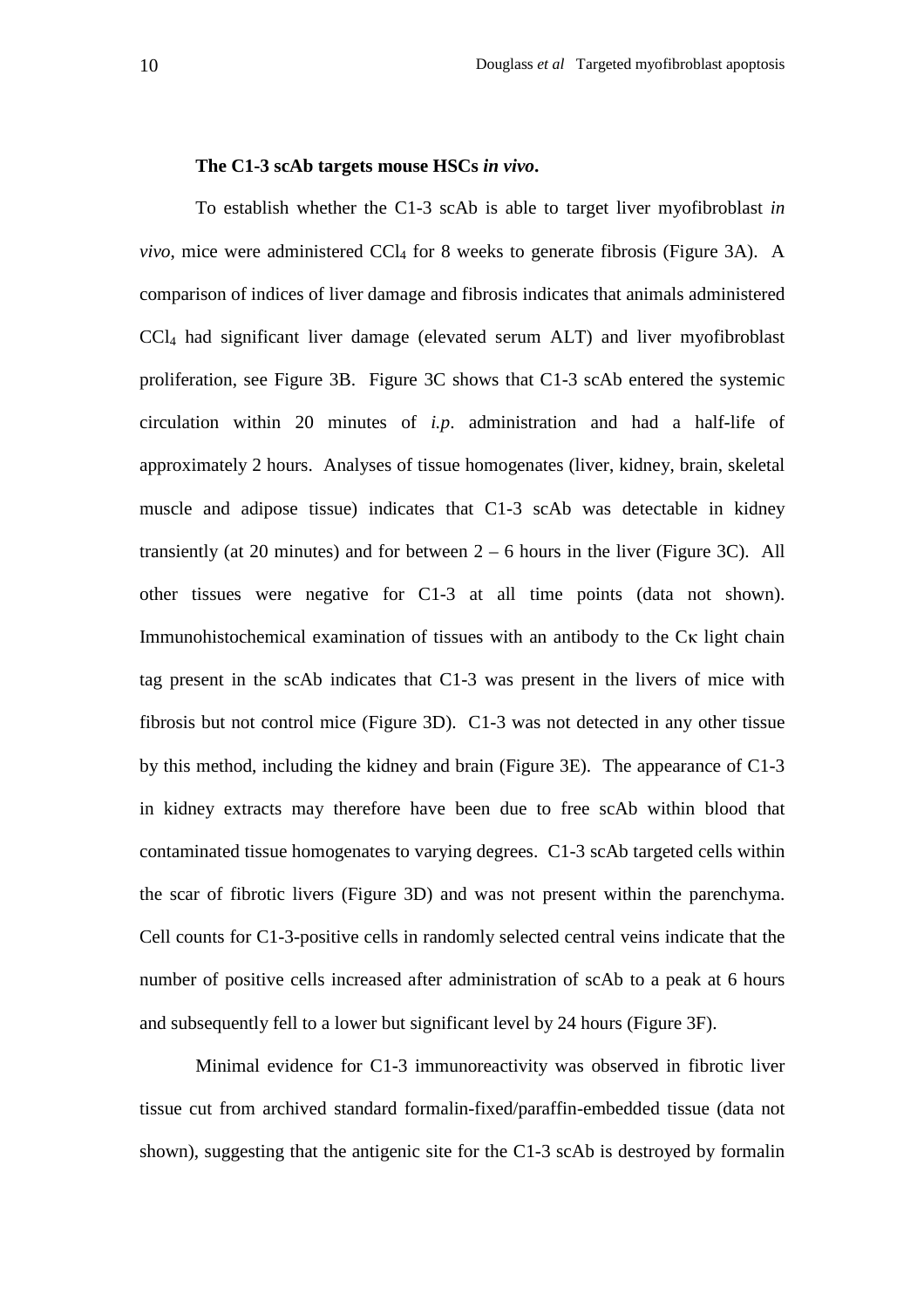fixation. In contrast, C1-3 scAb readily bound to frozen sections of (native) fibrotic liver tissue (not shown). Staining liver sections from mice that had previously been injected with C1-3-FITC scAb indicates that the C1-3-FITC bound to cells within the fibrotic liver but not control liver (Figure 4A). Figure 4B confirms that the C1-3- FITC antibody co-localised with  $\alpha$ -sma positive cells (Figure 4B) but not ED-1 positive monocytes and/or macrophages (Figure 4C). These data suggest therefore that the C1-3 scAb was bound specifically to liver myofibroblasts *in vivo*.

# **Gliotoxin-dependent reversal of fibrosis** *in vivo* **is significantly enhanced through its conjugation to the C1-3 scAbs.**

Previous work has demonstrated that the fungal metabolite gliotoxin is a potent stimulator of myofibroblast apoptosis *in vitro* through its dual action of an inhibition of NF-κB and promotor of mitochondrial membrane permeability [2,23]. Gliotoxin administration reversed fibrosis *in vivo* in recovery rat models [2,4]. However, gliotoxin also stimulates the apoptosis/necrosis of Kupffer cells [27,28] which have been shown to be promote more effective fibrosis reversal [14]. Further, under inflammatory conditions, hepatocytes may be more susceptible to cell death if NF-κB is inhibited [2,23].

We hypothesised that fibrosis reversal with gliotoxin would be more effective if myofibroblast apoptosis was specifically targeted. To test this hypothesis, free gliotoxin was administered to mice with liver fibrosis (Figure 5A) and its effects within the liver compared to an equivalent dose of gliotoxin as a conjugate with C1-3 (C1-3-GT) or the control scAb CSBD9 (CSBD9-GT). A pilot experiment showed that free gliotoxin was toxic to  $CCl_4$ -treated mice at 3 mg/kg body weight (the dose which most effectively reversed fibrosis in a rat recovery model [2]). Accordingly, all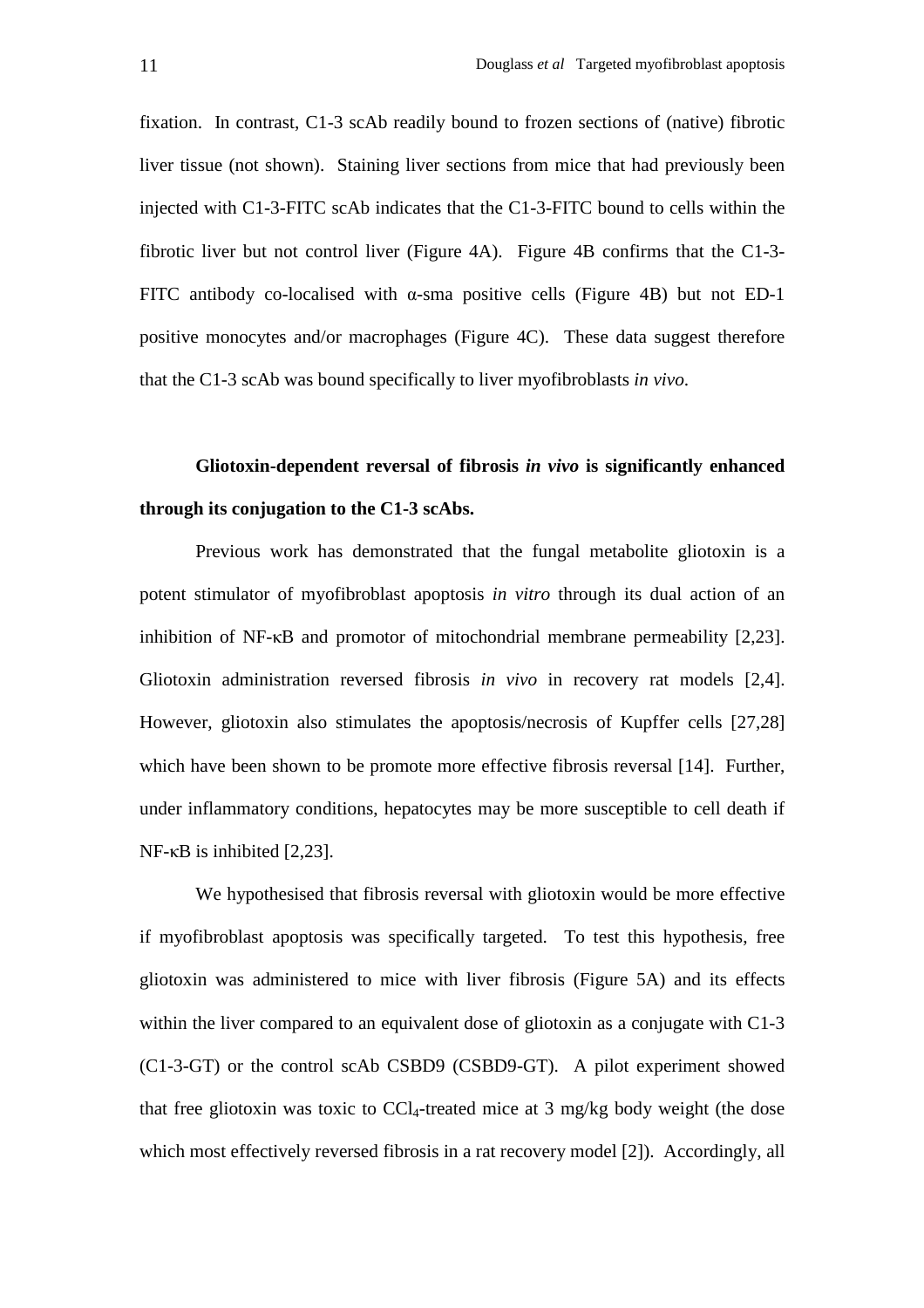mice received a reduced 0.6 mg gliotoxin/kg body weight as either a free or a scAb conjugate form.

Figure 5B demonstrates that free gliotoxin increased by two-fold non parenchymal cell apoptosis and significantly reduced by 30% the number of α-sma positive cells in the liver, essentially as observed previously in a rat model of liver fibrosis recovery [2]. Figure 5C shows that C1-3-GT was more effective in that non parenchymal cell apoptosis was increased 5-fold and the number of myofibroblasts present in the liver was significantly reduced by 60%. The lack of effect of the CSBD9-GT scAb confirms that the C1-3 scAb specifically directs gliotoxin to myofibroblasts *in vivo*. Figure 6A and B confirm that free gliotoxin treatment significantly reduced the number of Kupffer cells and MMP-13 positive cells present in the liver, and fibrosis severity was not markedly affected by gliotoxin in the sustained model employed here. In contrast, C1-3-GT had no effects on the number of Kupffer cells present in the liver (Figure 6C), the levels of MMP-13 were maintained (Figure 6D) and fibrosis severity was significantly reduced (Figure 6D). Taken together, these data therefore suggest that the C1-3 scAb directs gliotoxin away from Kupffer cells, promotes increased myofibroblast apoptosis and reduces fibrosis..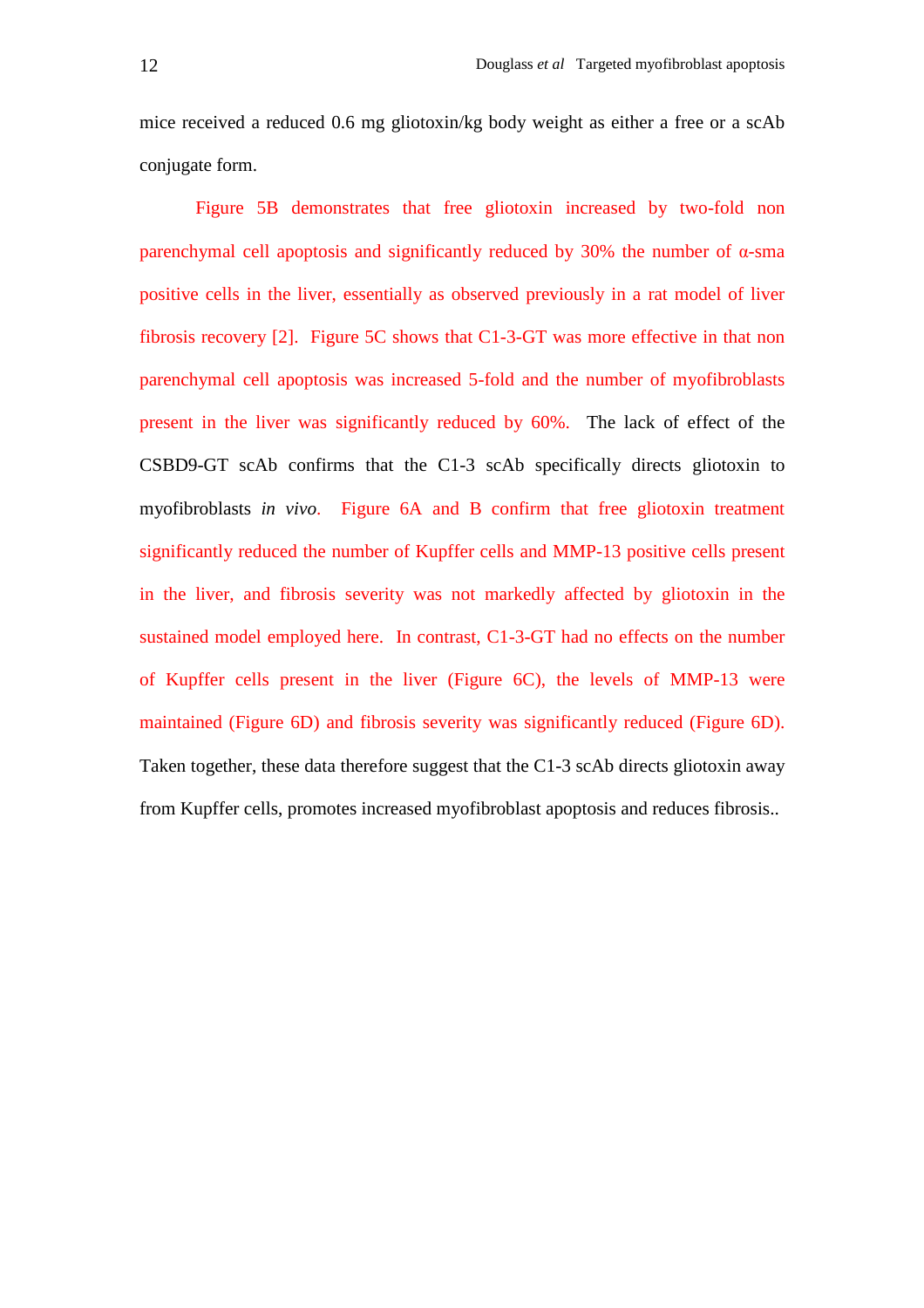#### **4. Discussion**

There are currently no treatments indicated for liver fibrosis [29]. In animal models of reversible fibrosis where the liver damaging agent is withdrawn (i.e. recovery), fibrosis resolution is accompanied by the apoptosis of liver myofibroblasts [30]. Previous work demonstrated – with free gliotoxin – that fibrosis resolution in rats was accelerated by stimulating the apoptosis of myofibroblasts [2,4]. In these studies, there was evidence in liver sections for an increase in the apoptosis of other cell types in response to gliotoxin although proportionately significantly less extensive than observed with myofibroblasts [2]. Since the presence of Kupffer cells in the liver promotes the accumulation of fibrosis and the resolution in recovery [14], a potential unwanted side-effect of an anti-fibrogenic that mediates myofibroblast apoptosis, could be the stimulation of Kupffer cell apoptosis in recovery. Recent data indicated that free gliotoxin stimulates the apoptosis and necrosis of Kupffer cells *in vitro* and *in vivo* [28,31]. Targeted myofibroblast apoptosis and its effects on liver fibrosis were therefore investigated.

The selectivity of our targeting scAb for liver myofibroblasts was demonstrated using an *in vivo* mouse model in which fibrogenesis was ongoing (treatment with scAbs or free gliotoxin was followed by further liver damage with CCl4). The effects of free gliotoxin and targeted gliotoxin on fibrosis were tested. In agreement with others [28,31], free gliotoxin significantly reduced the number of Kupffer cells present within the liver. However, C1-3-targeted gliotoxin had no effects on the numbers of Kupffer cells. The targeted apoptosis of myofibroblasts resulted in a more effective reduction in the numbers of  $\alpha$ -sma positive liver myofibroblasts and fibrosis severity. These data therefore support the concept that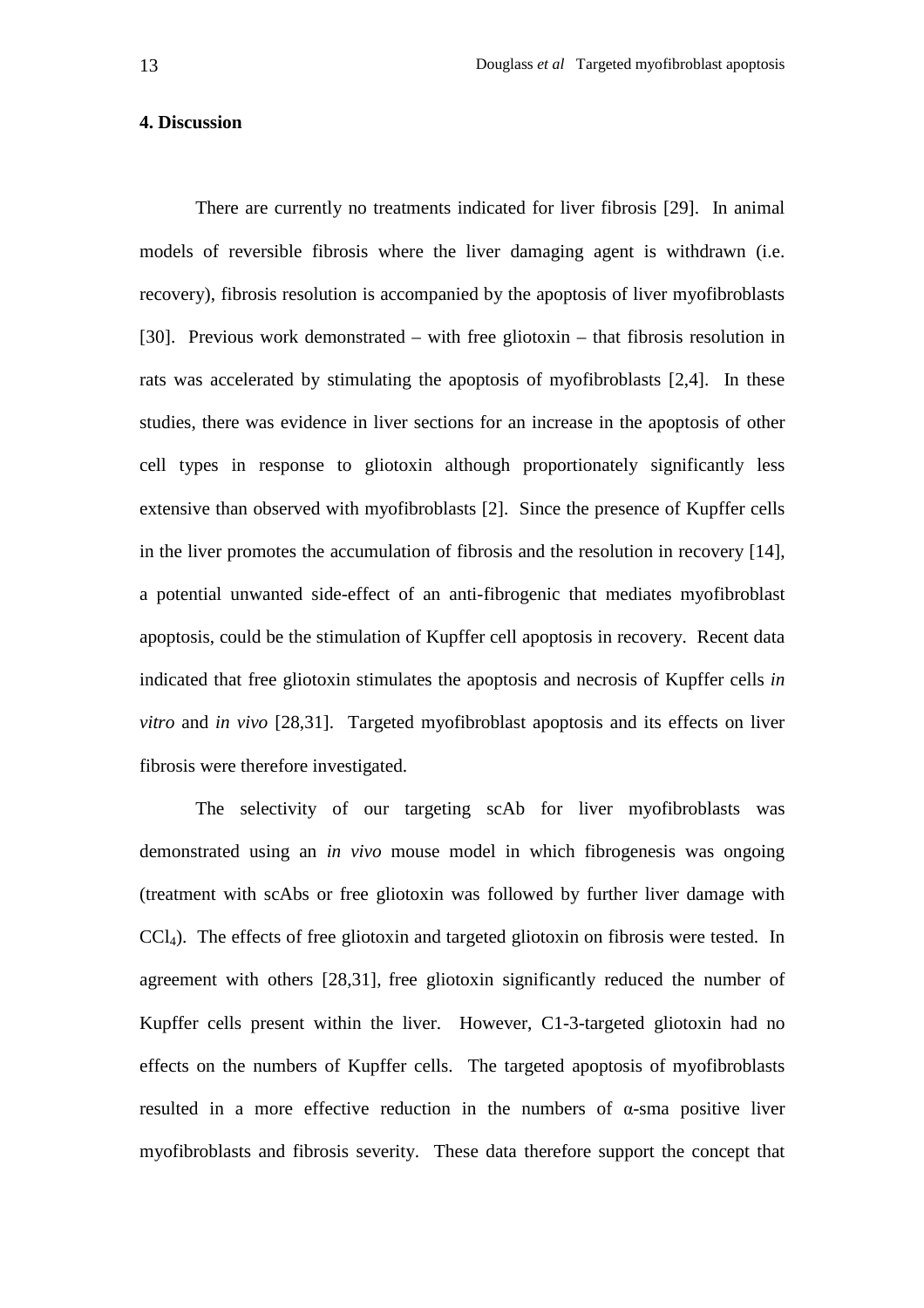myofibroblast reduction reverses and reduces severity in animal models of fibrosis. It has been postulated that Kupffer cell-derived MMP13 expression makes a major contribution to fibrosis catabolism [32] and this is supported by our experiments. The specific removal of myofibroblasts, whilst retaining the presence of Kupffer cells, may account for the enhanced reduction of fibrosis in C1-3-GT treated mice compared to free gliotoxin treated mice.

Whilst this paper provides data in support of the hypothesis that retaining Kupffer cells whilst reducing myofibroblasts is an effective approach to reducing fibrosis severity, there remain some questions that need to be addressed with regard to myofibroblast apoptosis and anti-fibrogenic therapies. These include the need to test the theory in additional models of liver disease since the population of myofibroblasts that proliferate in response to various disease aetiologies may be different [33]. Further, efficacy in models of severe liver disease needs to be tested. Myofibroblast apoptosis results in a rapid reduction in fibrosis in the current models employed, suggesting that scar turnover may be continuous and relatively rapid. Cirrhosis (or "irreversible" fibrosis) in which excessive scarring is considered un-degradable, may yet resolve if in reality, scar is directly associated with the numbers of myofibroblasts and their intrinsic fibrogenic potential. The ability of C1-3-GT to reverse fibrosis in models in which fibrosis is believed to not fully resolve [34] needs to be examined.

This laboratory originally used gliotoxin as a model compound for examining the role of myofibroblast apoptosis as a therapy for fibrosis because it is potent and rapidly effective at killing myofibroblasts *in vitro* and *in vivo* [2,23]. Gliotoxin is an NF-κB inhibitor [35,36] but interestingly, was the only effective compound - in a range of  $NF$ - $\kappa$ B inhibitors – to stimulate the apoptosis of highly fibrogenic (passaged) human myofibroblasts *in vitro* [37]. It is likely that its efficacy is associated with both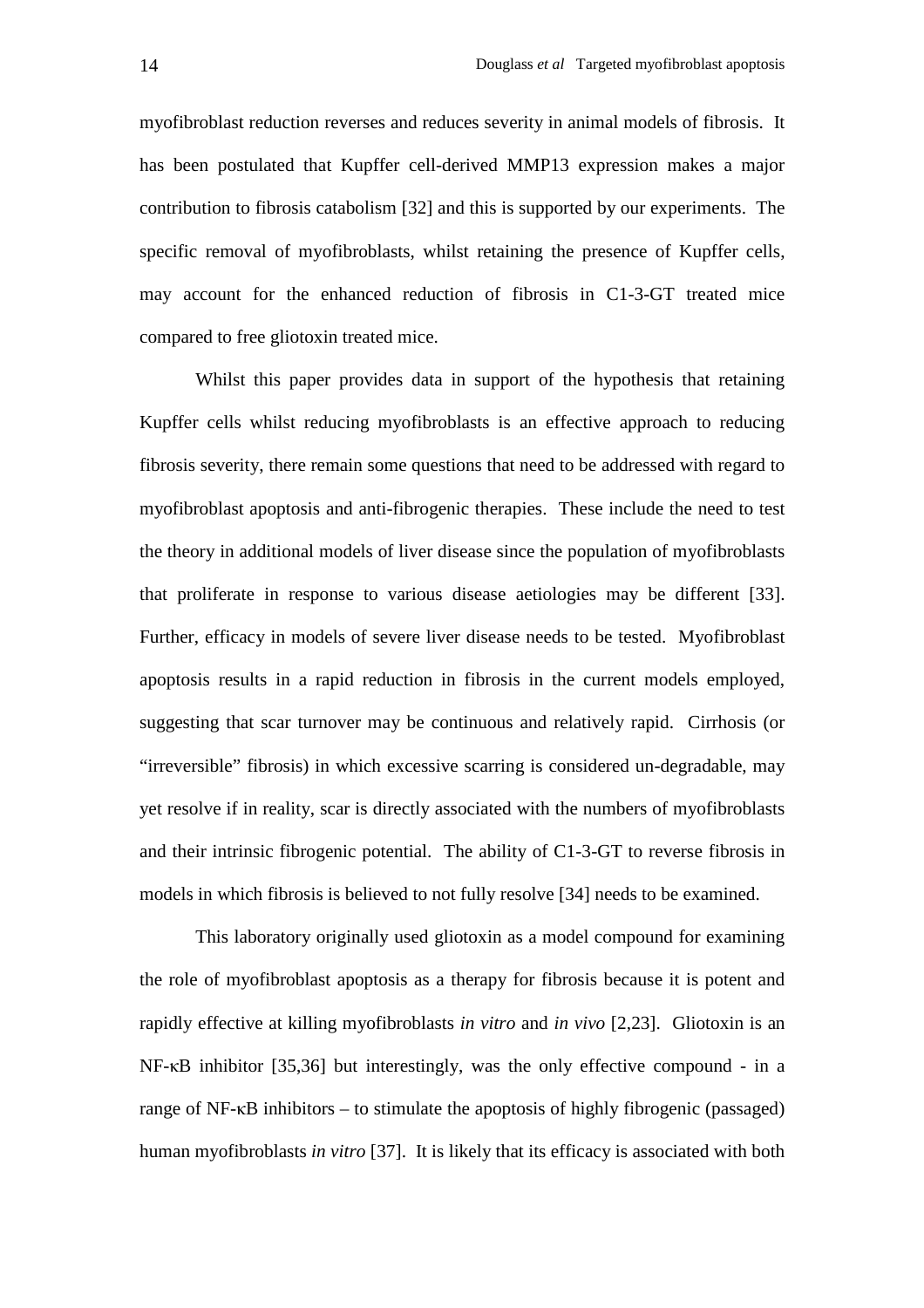an inhibition of NF-κB and a direct interaction with mitochondrial permeability [23]. In view of the potential resistance of human myofibroblasts to apoptosis in cirrhosis, effective targeting of gliotoxin to myofibroblasts using the C1-3 scAb or similar targeting agent should be considered as a potential treatment for severe fibrosis/cirrhosis in patients followed by milder anti-fibrogenics which inhibit myofibroblast proliferation and/or fibrogenicity [25].

#### **5. Acknowledgements**

AD and KW are supported by studentships from the BBSRC.

## **6. References.**

- [1] Henderson, N.C., and Iredale, J.P. Liver fibrosis: cellular mechanisms of progression and resolution. Clin. Sci. (Lond). 2007; 112: 265-80.
- [2] Wright, M.C., Issa, R., Smart, D.E., Trim, N., Murray, G.I., Primrose, J.N., Arthur, M.J., Iredale, J.P., and Mann, D.A. Gliotoxin stimulates the apoptosis of human and rat hepatic stellate cells and enhances the resolution of liver fibrosis in rats. Gastroenterology 2001; 121: 685-98.
- [3] Oakley, F., Meso, M., Iredale, J.P., Green, K., Marek, C.J., Zhou, X., May, M.J., Millward-Sadler, H., Wright, M.C., and Mann, D.A. Inhibition of inhibitor of kappaB kinases stimulates hepatic stellate cell apoptosis and accelerated recovery from rat liver fibrosis. Gastroenterology 2005; 128: 108- 20.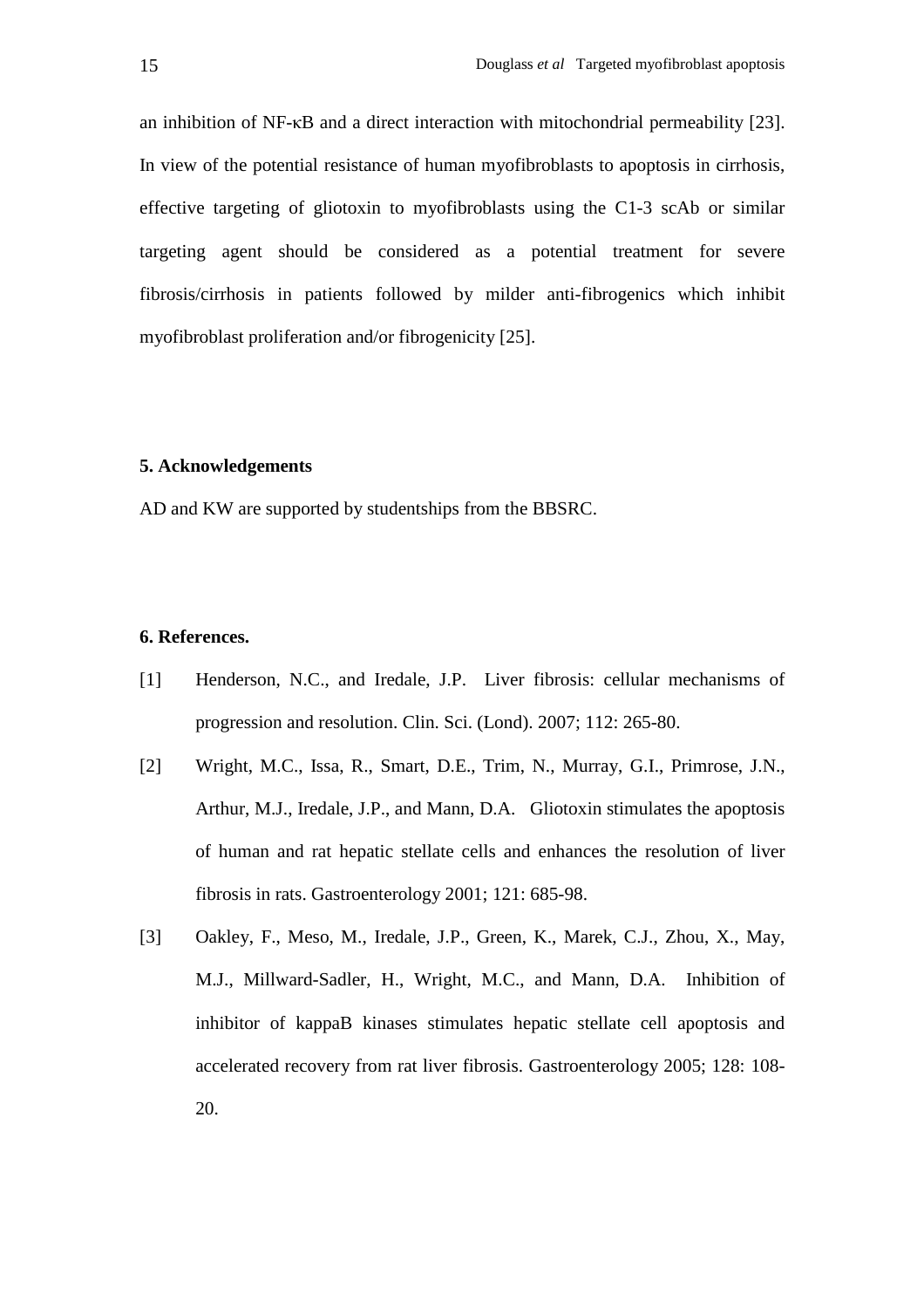- [4] Dekel, R., Zvibel, I., Brill, S., Brazovsky, E., Halpern, Z., and Oren, R. Gliotoxin ameliorates development of fibrosis and cirrhosis in a thioacetamide rat model. Dig. Dis. Sci. 2003; 48: 1642-7.
- [5] Planaguma, A., Claria, J., Miquel, R., Lopez-Parra, M., Titos, E., Masferrer, J.L., Arroyo, V., and Rodes, J. The selective cyclooxygenase-2 inhibitor SC-236 reduces liver fibrosis by mechanisms involving non-parenchymal cell apoptosis and PPARgamma activation. FASEB J. 2005; 19: 1120-2.
- [6] Purohit, V., and Brenner, D.A. Mechanisms of alcohol-induced hepatic fibrosis: a summary of the Ron Thurman Symposium. Hepatology 2006; 43: 872-8.
- [7] Radaeva, S., Sun, R., Jaruga, B., Nguyen, V.T., Tian, Z., and Gao, B. Natural killer cells ameliorate liver fibrosis by killing activated stellate cells in NKG2D-dependent and tumor necrosis factor-related apoptosis-inducing ligand-dependent manners. Gastroenterology 2006; 130: 435-52.
- [8] Anan, A., Baskin-Bey, E.S., Bronk, S.F., Werneburg, N.W., Shah, V.H., Gores, G.J. Proteasome inhibition induces hepatic stellate cell apoptosis. Hepatology 2006; 43: 335-44.
- [9] Streetz, K.L., Tacke, F., Leifeld, L., Wustefeld, T., Graw, A., Klein, C., Kamino, K., Spengler, U., Kreipe, H., Kubicka, S., Muller, W., Manns, M.P., and Trautwein, C. Interleukin 6/gp130-dependent pathways are protective during chronic liver diseases. Hepatology 2003; 38: 218-29.
- [10] Simeonova, P.P., Gallucci, R.M., Hulderman, T., Wilson, R., Kommineni, C., Rao, M., and Luster, M.I. The role of tumor necrosis factor-alpha in liver toxicity, inflammation, and fibrosis induced by carbon tetrachloride. Toxicol. Appl. Pharmacol. 2001; 177: 112-20.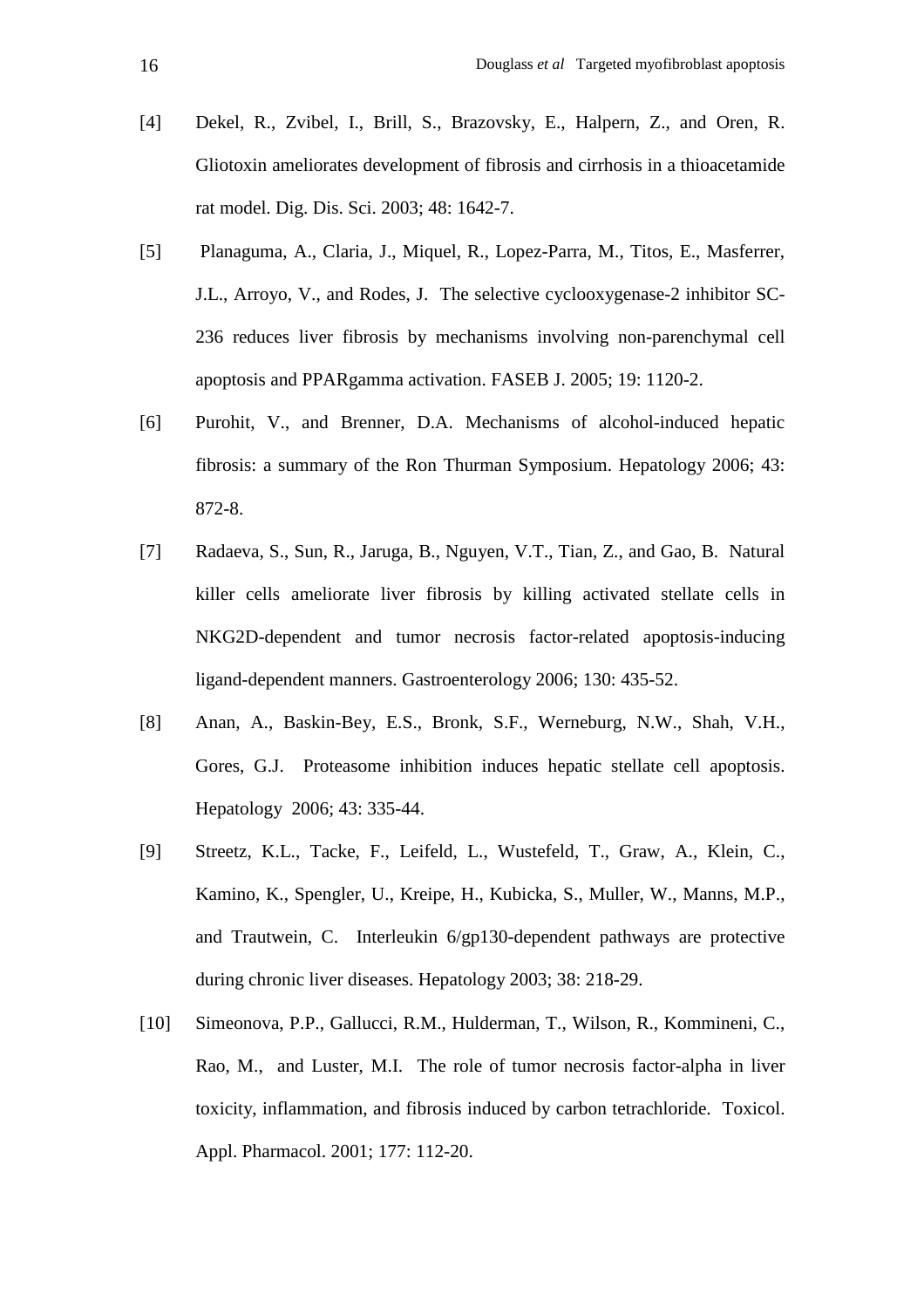- [11] Sanderson, N., Factor, V., Nagy, P., Kopp, J., Kondaiah, P., Wakefield, L., Roberts, A.B., Sporn, M.B., and Thorgeirsson, S.S. Hepatic expression of mature transforming growth factor beta 1 in transgenic mice results in multiple tissue lesions. Proc. Natl. Acad. Sci. U.S.A. 1995; 92: 2572-6.
- [12] George, J., Roulot, D., Koteliansky, V.E., and Bissell, D.M. In vivo inhibition of rat stellate cell activation by soluble transforming growth factor beta type II receptor: a potential new therapy for hepatic fibrosis. Proc. Natl. Acad. Sci. U.S.A. 1999; 96: 12719-24.
- [13] Arias, M., Sauer-Lehnen, S., Treptau, J., Janoschek, N., Theuerkauf, I., Buettner, R., Gressner, A.M., and Weiskirchen R. Adenoviral expression of a transforming growth factor-beta1 antisense mRNA is effective in preventing liver fibrosis in bile-duct ligated rats. BMC Gastroenterol. 2003; 3: 29.
- [14] Duffield, J.S., Forbes, S.J., Constandinou, C.M., Clay, S., Partolina, M., Vuthoori, S., Wu, S., Lang, R., Iredale, J.P. Selective depletion of macrophages reveals distinct, opposing roles during liver injury and repair. J. Clin. Invest. 2005; 115: 56-65.
- [15] Evans, G.J., and Cousin, M.A. Tyrosine phosphorylation of synaptophysin in synaptic vesicle recycling. Biochem. Soc. Trans. 2005; 33: 1350-3.
- [16] Cassiman, D., van Pelt, J., De Vos, R., Van Lommel, F., Desmet, V., Yap, S.H., and Roskams, T. Synaptophysin: A novel marker for human and rat hepatic stellate cells. Am. J. Pathol. 1999; 155: 1831-9.
- [17] Magness, S.T., Bataller, R., Yang, L., and Brenner, D.A. A dual reporter gene transgenic mouse demonstrates heterogeneity in hepatic fibrogenic cell populations. Hepatology 2004; 40: 1151-9.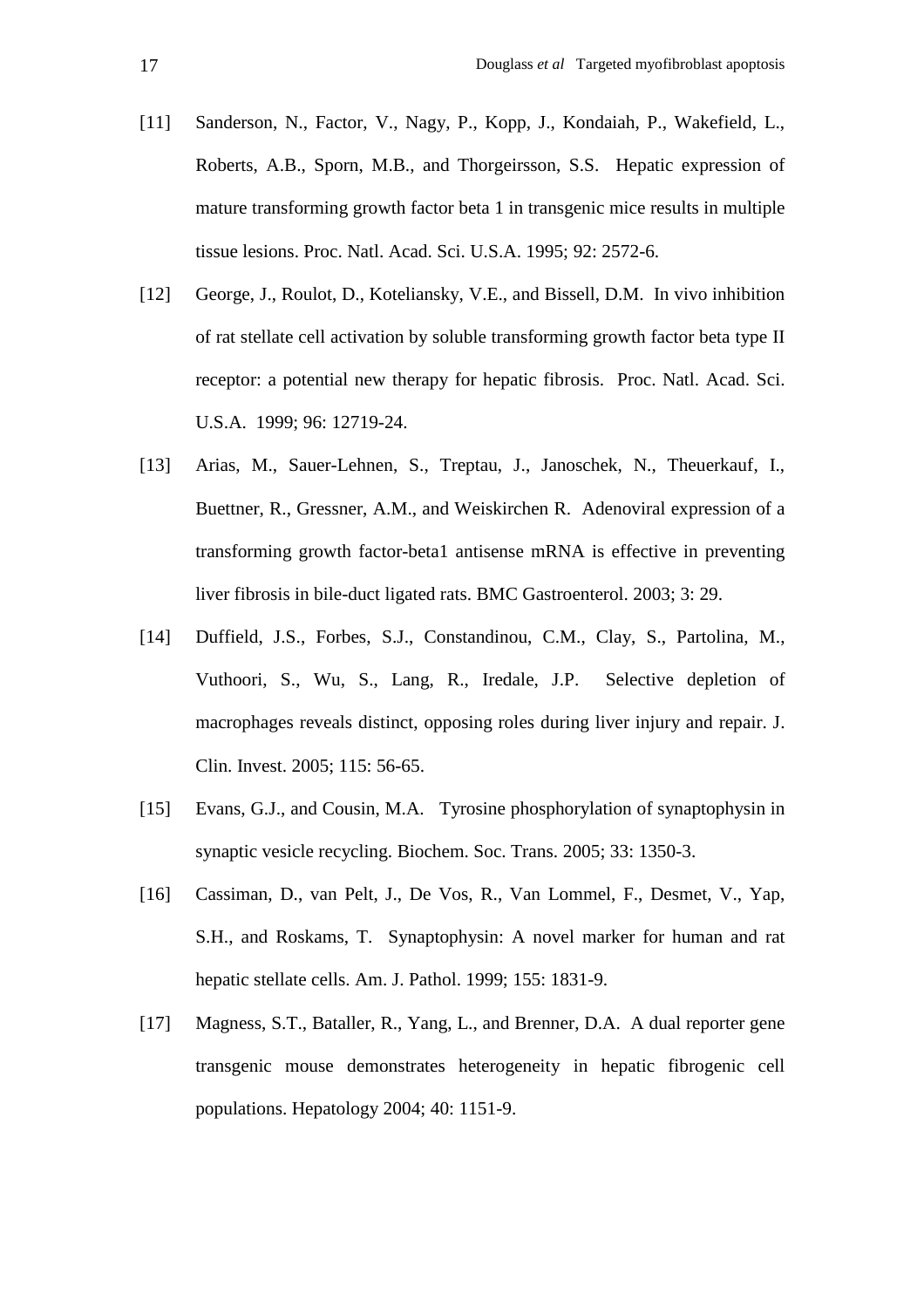- [18] Brown, K.E., Broadhurst, K.A., Mathahs, M.M., Brunt, E.M., and Schmidt, W.N. Expression of HSP47, a collagen-specific chaperone, in normal and diseased human liver. Lab Invest. 2005; 85: 789-97.
- [19] van de Bovenkamp, M., Groothuis, G.M., Meijer, D.K., Slooff, M.J., and Olinga, P. Human liver slices as an in vitro model to study toxicity-induced hepatic stellate cell activation in a multicellular milieu. Chem. Biol. Interact. 2006; 162: 62-9.
- [20] Elrick, L.J., Leel, V., Blaylock, M.G., Duncan, L., Drever, M.R., Strachan, G., Charlton, K.A., Koruth, M., Porter, A.J., and Wright, M.C. Generation of a monoclonal human single chain antibody fragment to hepatic stellate cells-a potential mechanism for targeting liver anti-fibrotic therapeutics. J. Hepatol. 2005; 42: 888-96.
- [21] McElhiney, J., Drever, M., Lawton, L.A., and Porter, A.J. Rapid isolation of a single-chain antibody against the cyanobacterial toxin microcystin-LR by phage display and its use in the immunoaffinity concentration of microcystins from water. Appl. Environ. Microbiol. 2002; 68: 5288-95.
- [22] Fox, M., Gray, G., Kavanagh, K., Lewis, C., and Doyle, S. Detection of Aspergillus fumigatus mycotoxins: immunogen synthesis and immunoassay development. J. Microbiol. Methods 2004; 56: 221-30.
- [23] Orr, J.G., Leel, V., Cameron, G.A., Marek, C.J., Haughton, E.L., Elrick, L.J., Trim, J.E., Hawksworth, G.M., Halestrap, A.P., and Wright, M.C. Mechanism of action of the antifibrogenic compound gliotoxin in rat liver cells. Hepatology 2004; 40: 232-42.
- [24] Strachan, G., Grant, S.D., Learmonth, D., Longstaff, M., Porter, A.J., and Harris, W.J. Binding characteristics of anti-atrazine monoclonal antibodies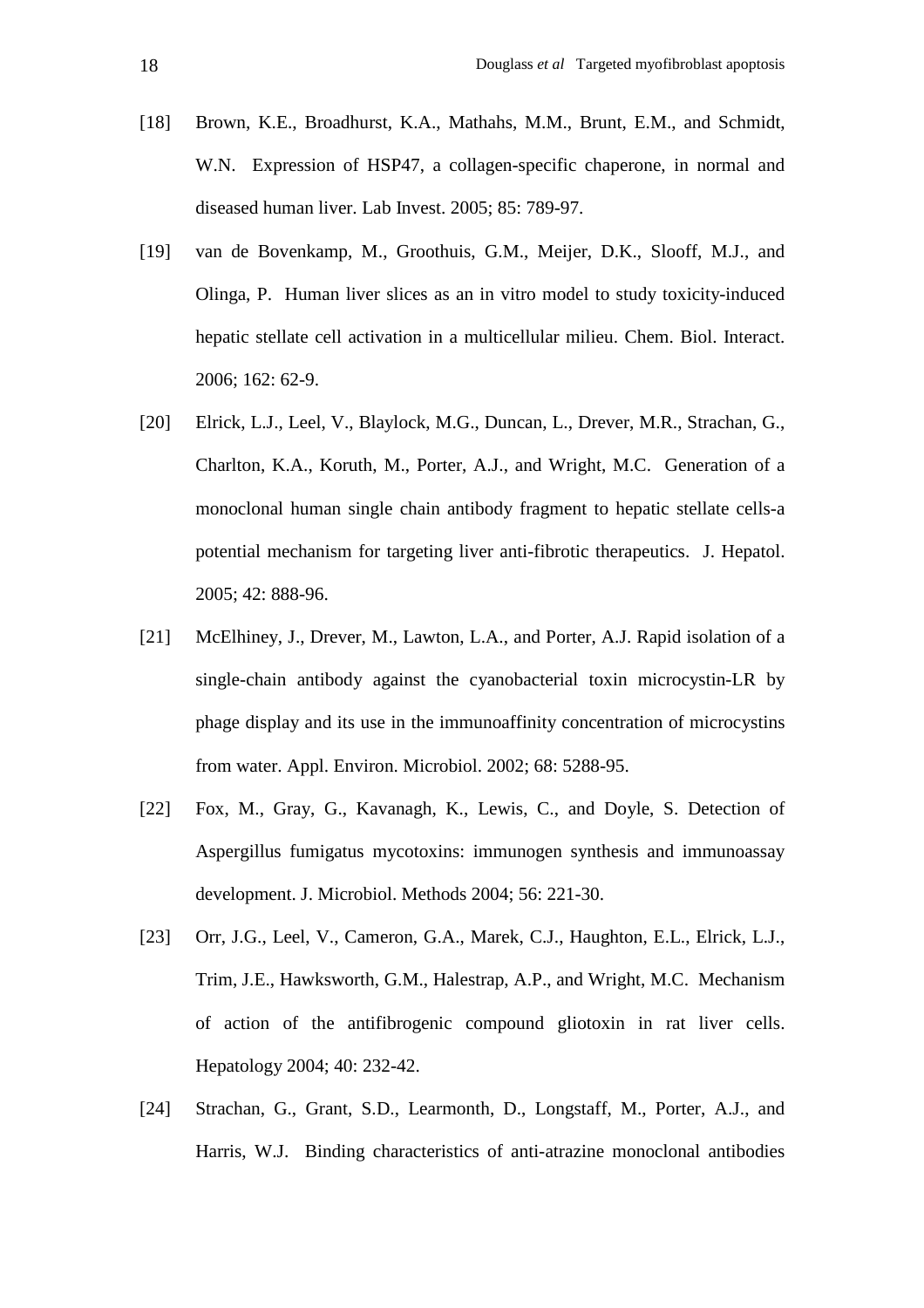and their fragments synthesised in bacteria and plants. Biosens. Bioelectron. 1998; 13: 665-73.

- [25] Haughton, E.L., Tucker, S.J., Marek, C.J., Durward, E., Leel, V., Bascal, Z., Monaghan, T., Koruth, M., Collie-Duguid, E., Mann, D.A., Trim, J.E., and Wright, M.C. Pregnane X receptor activators inhibit human hepatic stellate cell transdifferentiation in vitro. Gastroenterology 2006; 131: 194-209.
- [26] Marek, C.J., Tucker, S.J., Konstantinou, D.K., Elrick, L.J., Haefner, D., Sigalas, C., Murray, G.I., Goodwin, B., and Wright, M.C. Pregnenolone-16alpha-carbonitrile inhibits rodent liver fibrogenesis via PXR (pregnane X receptor)-dependent and PXR-independent mechanisms. Biochem. J. 2005; 387: 601-8.
- [27] Xu, L., Hui, A.Y., Albanis, E., Arthur, M.J., O'Byrne, S.M., Blaner, W.S., Mukherjee, P., Friedman, S.L., and Eng, F.J. Human hepatic stellate cell lines, LX-1 and LX-2: new tools for analysis of hepatic fibrosis. Gut 2005; 54: 142- 51.
- [28] Hagens, W.I., Olinga, P., Meijer, D.K., Groothuis, G.M., Beljaars, L., and Poelstra, K. Gliotoxin non-selectively induces apoptosis in fibrotic and normal livers. Liver Int. 2006; 26: 232-9.
- [29] Elsharkawy, A.M., Oakley, F., and Mann, D.A. The role and regulation of hepatic stellate cell apoptosis in reversal of liver fibrosis. Apoptosis 2005; 10: 927-39.
- [30] Iredale, J.P., Benyon, R.C., Pickering, J., McCullen, M., Northrop, M., Pawley, S., Hovell, C., and Arthur, M.J. Mechanisms of spontaneous resolution of rat liver fibrosis. Hepatic stellate cell apoptosis and reduced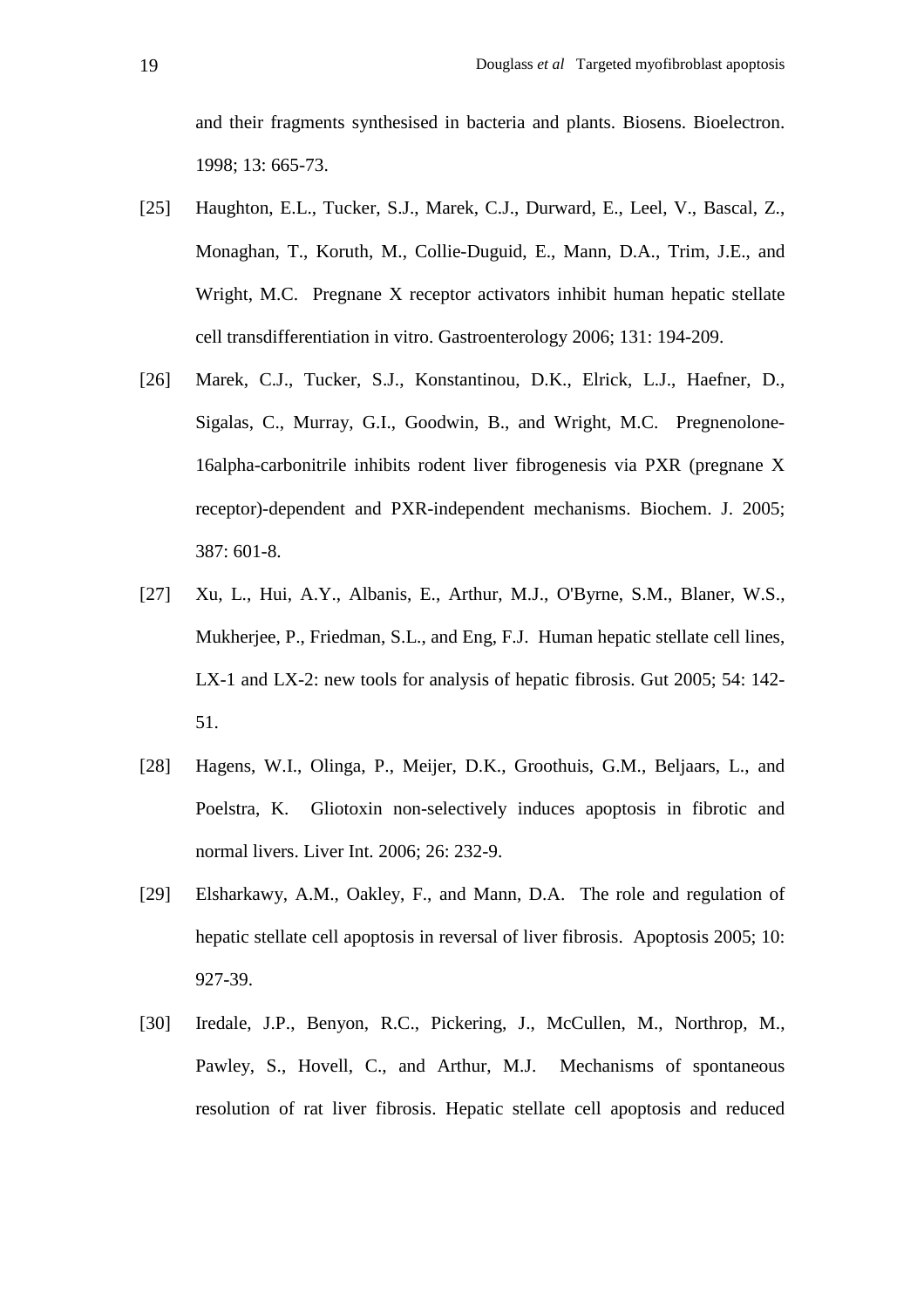hepatic expression of metalloproteinase inhibitors. J. Clin. Invest. 1998; 102: 538-49.

- [31] Anselmi, K., Stolz, D.B., Nalesnik, M., Watkins, S.C., Kamath, R., and Gandhi, C.R. Gliotoxin causes apoptosis and necrosis of rat Kupffer cells in vitro and in vivo in the absence of oxidative stress: Exacerbation by caspase and serine protease inhibition. J. Hepatol. 2007; 47: 103-13
- [32] Fallowfield, J.A., Mizuno, M., Kendall, T.J., Constandinou, C.M., Benyon, R.C., Duffield, J.S., and Iredale, J.P. Scar-associated macrophages are a major source of hepatic matrix metalloproteinase-13 and facilitate the resolution of murine hepatic fibrosis. J. Immunol. 2007; 178: 5288-95.
- [33] Knittel, T., Kobold, D., Saile, B., Grundmann, A., Neubauer, K., Piscaglia, F., and Ramadori, G. Rat liver myofibroblasts and hepatic stellate cells: different cell populations of the fibroblast lineage with fibrogenic potential. Gastroenterology 1999; 117: 1205-21.
- [34] Issa, R., Zhou, X., Constandinou, C.M., Fallowfield, J., Millward-Sadler, H., Gaca, M.D., Sands, E., Suliman, I., Trim, N., Knorr, A., Arthur, M.J., Benyon, R.C., and Iredale, J.P. Spontaneous recovery from micronodular cirrhosis: evidence for incomplete resolution associated with matrix cross-linking. Gastroenterology 2004; 126: 1795-808.
- [35] Pahl, H.L., Krauss, B., Schulze-Osthoff, K., Decker, T., Traenckner, E.B., Vogt, M., Myers, C., Parks, T., Warring, P., Muhlbacher, A., et al. The immunosuppressive fungal metabolite gliotoxin specifically inhibits transcription factor NF-kappaB. J. Exp. Med. 1996; 183: 1829-40.
- [36] Elsharkawy, A.M., Wright, M.C., Hay, R.T., Arthur, M.J., Hughes, T., Bahr, M.J., Degitz, K., and Mann, D.A. Persistent activation of nuclear factor-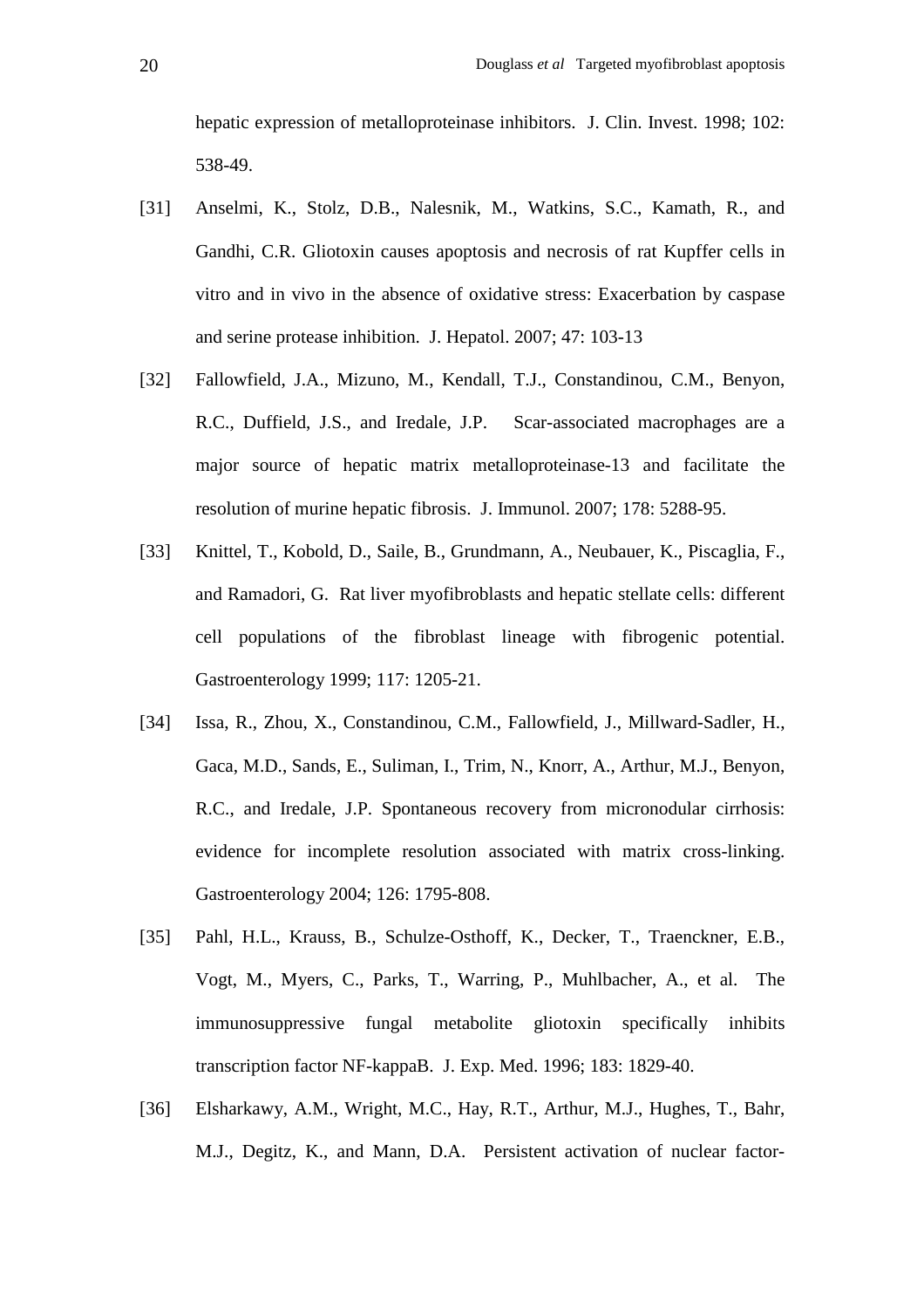kappaB in cultured rat hepatic stellate cells involves the induction of potentially novel Rel-like factors and prolonged changes in the expression of IkappaB family proteins. Hepatology 1999; 30: 761-9.

[37] Novo, E., Marra, F., Zamara, E., Valfre di Bonzo, L., Monitillo, L., Cannito, S., Petrai, I., Mazzocca, A., Bonacchi, A., De Franco, R.S., et al. Overexpression of Bcl-2 by activated human hepatic stellate cells: resistance to apoptosis as a mechanism of progressive hepatic fibrogenesis in humans. Gut 2006; 55: 1174-82.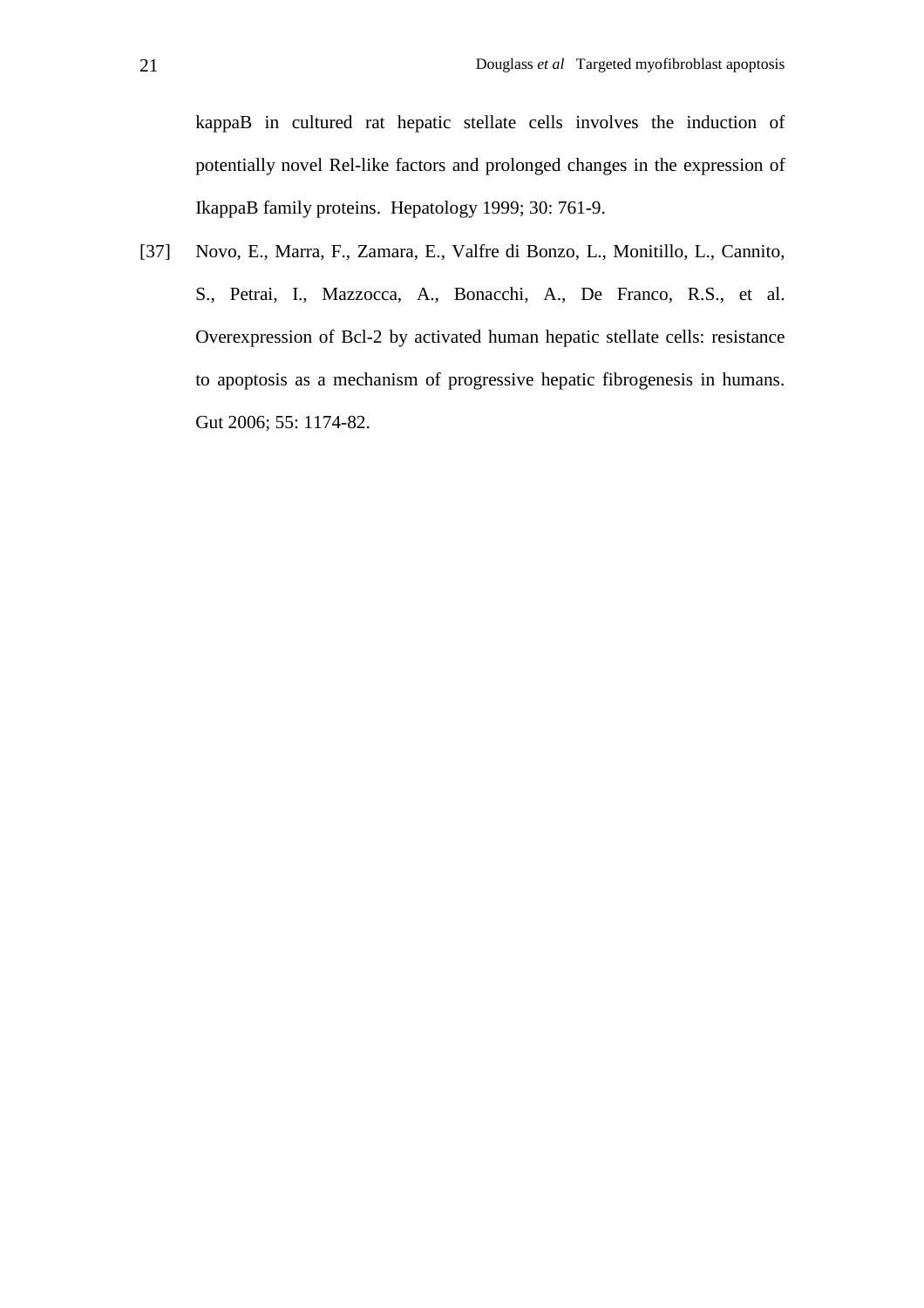#### **7. Figure legends.**

### **Figure 1. ScAb conjugation and antigen selectivity.**

 **A**, MALDI-TOF for purified C1-3 scAb (left panel) and C1-3-GT (right panel). **B**, Detection of covalently-bound gliotoxin in C1-3 or bovine serum albumin (BSA) prior to and after the conjugation procedure outlined in the Methods section. C1-3- SATA and BSA-SATA, proteins activated with conjugation agent prior to addition of activated gliotoxin, demonstrating selectivity of the antibody for gliotoxin (5 µg/lane). Predicted monomer protein-gliotoxin conjugates are indicated by arrows (additional higher molecular weight bands with C1-3 are likely to be multimers). **C**, typical antigen binding ELISA (mean  $\pm$  standard deviation 3 separate determinations) demonstrating selectivity of C1-3 scAb for BSA-peptide 2 versus BSA-peptide 1 and employed in **D** to show that scAb conjugation does not affect scAb binding to BSApeptide 2 for C1-3 or the control scAb CSBD9 (100 µg scAb/ml) or **E**, CSBD9 scAb binding to its microcystin antigen (100 µg scAb/ml). **F**, typical BIAcore association and dissociation data for C1-3 and C1-3-GT scAbs employed in this study (see also Table 1).

# **Figure 2. Conjugation does not affect scAb binding to human and C57Bl6 mouse myofibroblasts or drug activity** *in vitro*.

**A**, Western blot for the presence of C1-3 antigen using the C1-3 scAb, α-smooth muscle actin and total actin. Each lane contains 10 µg cell protein/lane, data typical of 3 separate experiments. **B**, Left panels - immunofluorescence with unlabelled C1-3 or C1-3-FITC in mouse myofibroblasts. The indicated scAbs (10 µg/ml) were incubated with cells in culture media for 1 hour. The cells were then washed several times with HEPES/HBSS [23] prior to examination. All views taken under the same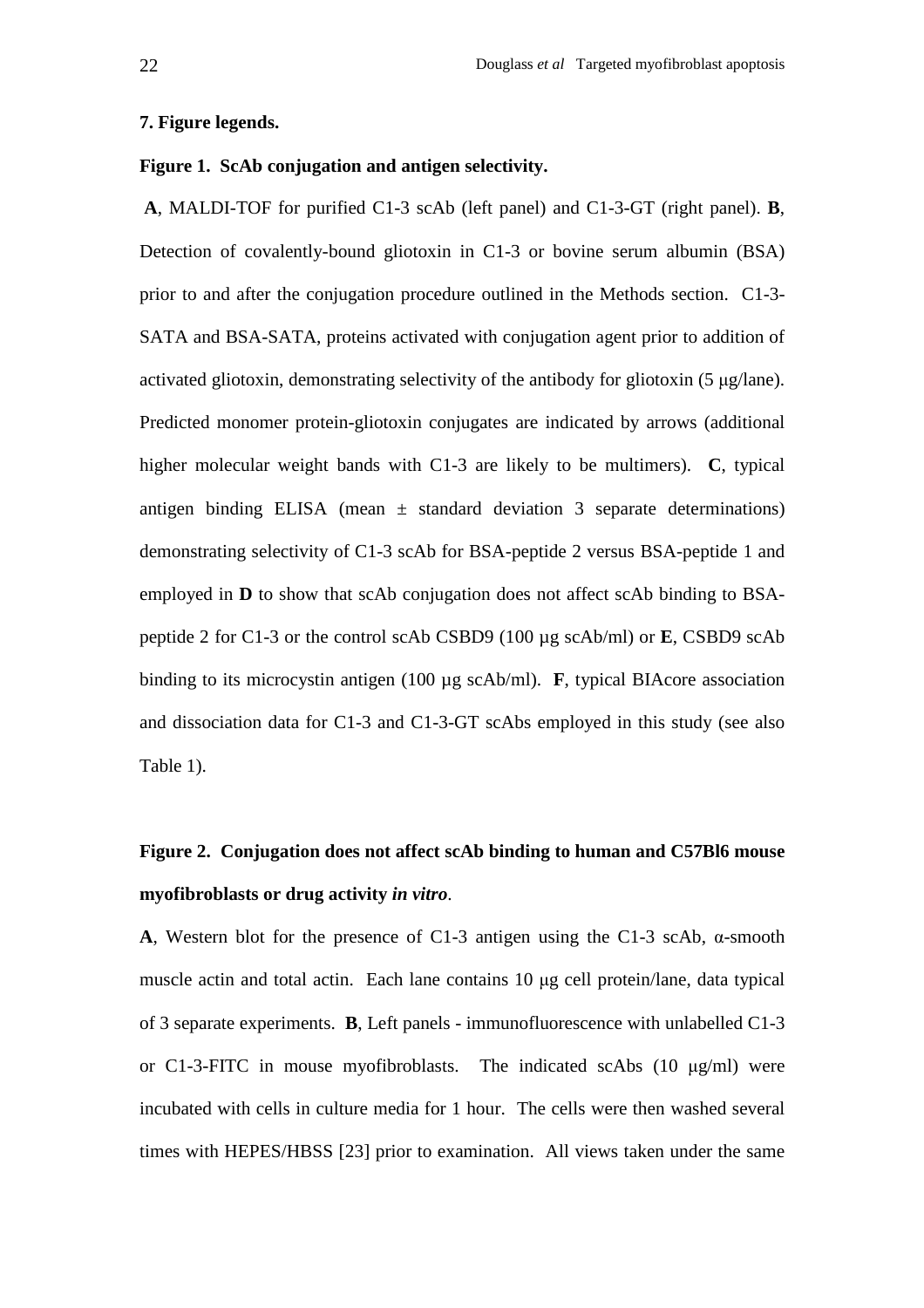lighting and exposure conditions. Right panel, mouse myofibroblasts sub-cultured onto glass coverslips were washed in PBS, fixed (10 minutes in ice-cooled methanol followed by 10 minutes in 2% w/v formaldehyde / 0.2% w/v glutaraldehyde in PBS, pH 7.4) washed in PBS and then incubated with C1-3-FITC for 1 hour at rtp. The cells were then washed in PBS and mounted in Vectasheild containing propidium iodide prior to analysis by confocal microscopy. Green, C1-3-FITC; red, nucleus DNA. Data typical of 5 separate experiments. **C**, timecourse for the effects of free gliotoxin or C1-3-GT on mouse myofibroblast sub-stratum adherence *in vitro*. Culture-activated cells were sub-cultured into 24 well plates in 300 µl medium and treated with either free gliotoxin added from a 1000-fold molar concentrated stock in DMSO vehicle (total 450 pmoles/well); 4.5 µg C1-3 / well or 4.5 µg C1-3-GT scAb (to give approx. 450 pmoles gliotoxin /well for conjugated scAb). Data are the mean and standard deviation of 3 separate preparations. D, mouse myofibroblast attachment after 12 hours after incubation with the indicated scAb: GT, gliotoxin. Data are the mean and standard deviation of 10 randomly selected fields from the same experiment, typical of 3 separate experiments. Significantly different (two tailed) using the Students T test from  $\textsuperscript{4}$ DMSO control or  $\textsuperscript{4}$ C1-3 scAb (P > 95%).

**Figure 3. The CCl4 model of liver fibrosis and the C1-3 targeting of liver scars after injection**. **A**, schematic diagram of study 1, to determine whether C1-3-FITC binds to myofibroblasts in the fibrotic liver. **B**, evidence for liver damage and myofibroblast proliferation in mice administered  $CCl<sub>4</sub> - left$ , increases in serum alanine aminotransferase (ALT) activity, mean and standard deviation from 3 animals per group; right, α-smooth muscle positive myofibroblasts, data typical of 3 animals 24 hours after injection with C1-3-FITC or PBS. **C**, Western blot for C1-3-FITC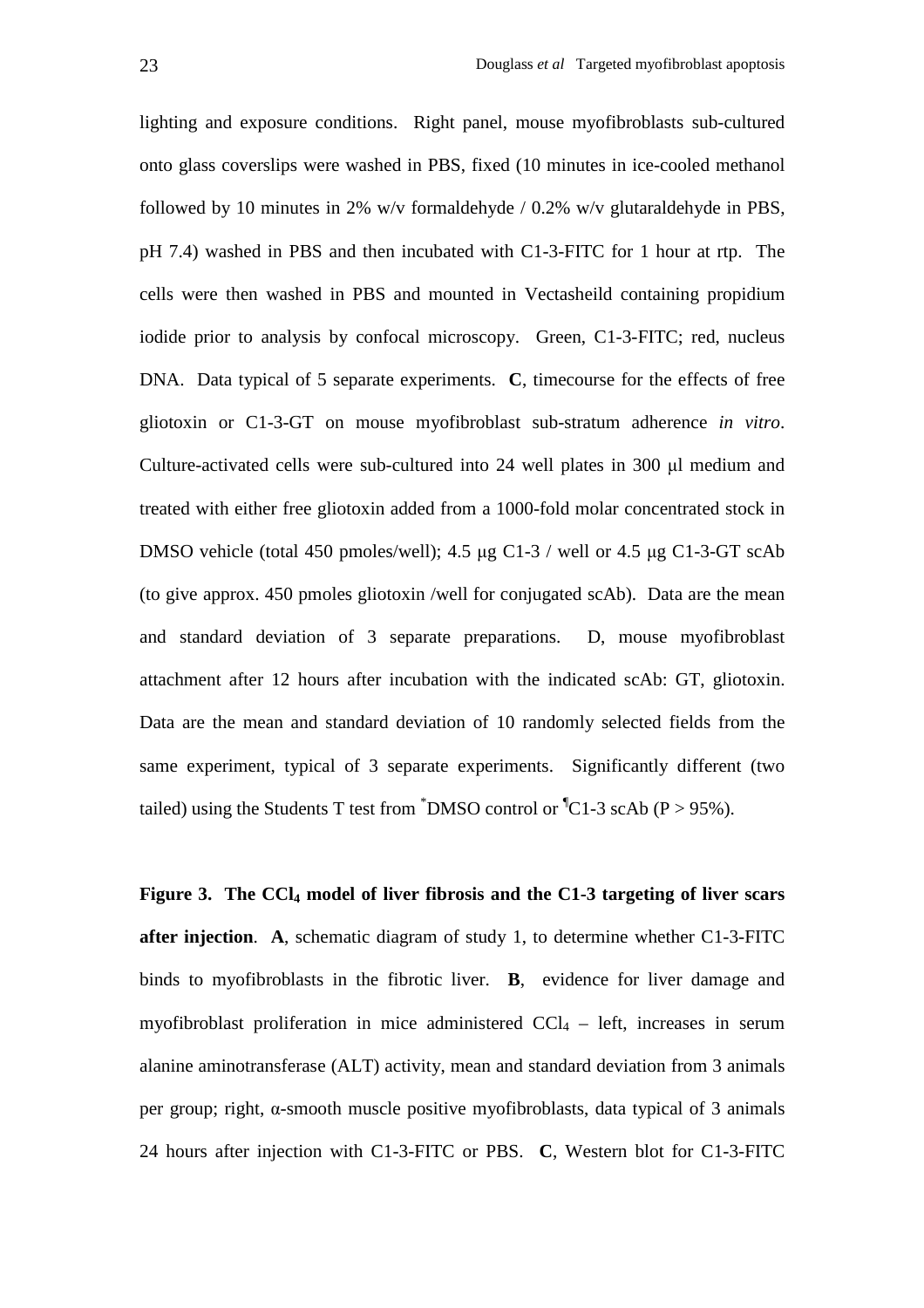scAb in serum prepared *via* cardiac bleed (10 µg/lane), liver (10 µg/lane) and kidney (10  $\mu$ g/lane) at the time points indicated. C1-3-FITC, purified standard (1  $\mu$ g/lane). Tissue sections from control or fibrotic liver (6 h post injection), **D**, or brain and kidney (6 h post injection) , **E**, immunostained for C1-3-FITC *via* anti-human Cκ light chain tag. Right panels are magnification of box outlined on corresponding left panel. Positive staining is brown. **F**, blind scoring (10 fields/animal and 3 animals / time point) of C1-3-FITC positive cells in randomly selected centrilobular regions from fibrotic mice at the indicated time after administration of C1-3-FITC. All data in D-E typical of at least 3 animals per time point.

# **Figure 4. The C1-3-FITC scAb targets liver myofibroblasts in fibrotic mouse liver.**

**A.** control and fibrotic liver sections from mice 6 hours after injection with C1-3 or C1-3-FITC scAbs. Liver was snap-frozen and sections were mounted with DAPI Vectastain (stains nuclei blue) followed by analysis by fluorescence microscopy. Fibrotic liver sections from mice 6 hours after injection with C1-3-FITC scAb then incubated with anti-α-sma-AF-594 antibody (red) (**B**) or anti-ED-1-AF-594 antibody (red) (**C**), coverslipped with DAPI-containing Vectashield and analysed by confocal microscopy. Typical results shown.

## **Figure 5. C1-3-GT scAb targets myofibroblasts and has greater efficacy over free gliotoxin to stimulate myofibroblast apoptosis in mouse liver** *in vivo***.**

**A**, schematic diagram of study 2, to determine whether free gliotoxin or scAb-GT conjugate administration modulates liver fibrosis. **B**, Representative immunostaining for α-smooth muscle actin in liver sections (left) from mice treated with gliotoxin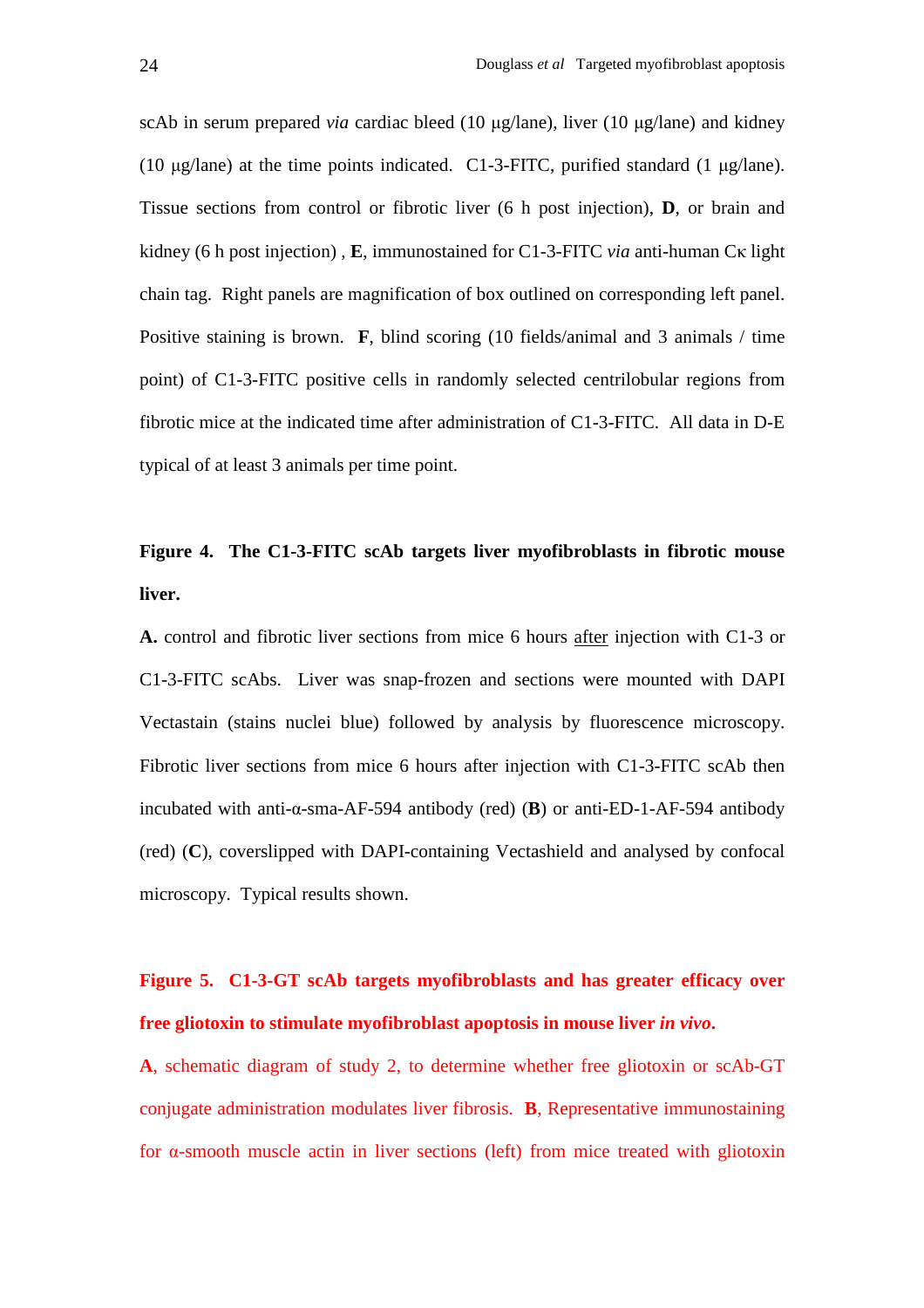dissolved in DMSO (GT) or DMSO alone. Quantitative analysis for non parenchymal active caspase 3 (typical view, inset) and  $\alpha$ -sma positive cells -  $*$ Significantly different (two tailed) versus DMSO. **C**, Representative immunostaining for α-smooth muscle actin in liver sections (upper panel) from mice treated with scAb and scAb-conjugates (dissolved in PBS) or PBS alone. Quantitative analysis for non parenchymal active caspase 3 and  $\alpha$ -sma positive cells. Significantly different (two tailed) versus  ${}^{5}$ PBS or \*C1-3 treated groups. Note, administration of various treatments did not affect the levels of liver damage as determined histologically (data not included) or from serum levels of ALT (supplementary Figure 3). All data are the mean and standard deviation from at least 5 animals / treatment group with typical views presented and data tested for statistical significance using the Students T test ( $P > 95\%$ ).

## **Figure 6. Conjugation of gliotoxin to C1-3 scAb abrogates the loss of Kuppfer cells and enhances reductions in liver fibrosis.**

**A**, Typical liver sections from animals treated with free gliotoxin dissolved in DMSO (GT) or DMSO only and immunostained for F4/80 for the detection of Kupffer cells (brown) – right upper panel is a high magnification view (K, Kupffer; H, hepatocyte). Bargraph, quantitative analysis for F4/80 positive cells **B**, Liver sections immunostained for MMP-13 and quantitation of the number of MMP-13 positive cells (upper panels) or stained with sirius red (lower panels). Right lower, quantitative analysis for fibrosis severity in sirius red stained sections [26]. **C**, Typical liver sections from animals treated with scAb and scAb-conjugates (dissolved in PBS) or PBS alone and immunostained for F4/80 for the detection of Kupffer cells (brown). Bargraph, quantitative analysis for F4/80 positive cells. **D**, Liver sections immunostained for MMP-13 (upper panels) or stained with sirius red (lower left